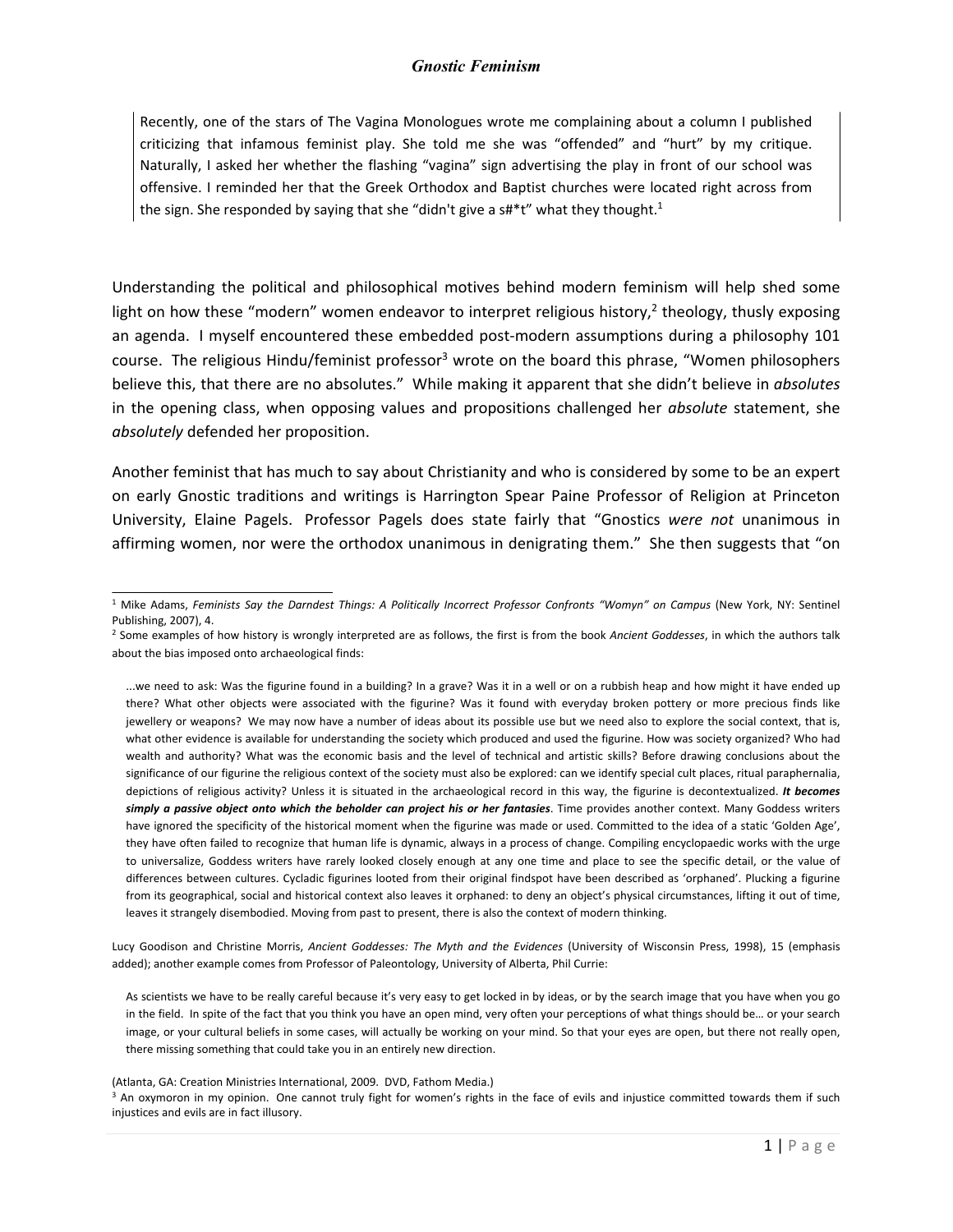balance, women were somewhat better off in the Gnostic Church than in the orthodox."<sup>4</sup> (She says this while ignoring that only the male would shed this fleshly nature for that of the spiritual... in other words, women could not be "saved" in the *Gnostic sense of being saved*.)<sup>5</sup> Professor Pagels uses the idea that

women were treated more fairly in Gnostic circles and attack and ultimately reject orthodox Christianity. Writing in other popular venues, Pagels has trong feminist position, claiming that Gnostic feminism had been "sup



#### **Nag Hammadi**

For many, many years, all that was **Let all as a set of the many** understood about Gnosticism came through primarily the primarily the

writings of the early church fathers, more specifically, Irenaeus<sup>7</sup> (died about A.D. 200), Tertullian (died about A.D. 220), Hippolytus (died about A.D. 236), and Origin (died about A.D. 254).<sup>8</sup> This is no longer the case. A cache of Gnostic thought has recently come to light due to an interesting archaeological find at Nag Hammadi (300 miles south of Cairo in the Nile River region of Egypt, in 1945.<sup>9</sup>

The 52 surviving Coptic writings (pictured to the right) are firmly placed from A.D. 350-400,<sup>10</sup> based on the type of script, papyrus, and binding utilized. However, *some* of these documents were most probably taken from earlier Greek or Coptic versions that are, as of yet, not to be found. It is here where the scholarly consensus on the dates of these earlier Greek versions comes to an end. The *Gospel of Thomas*, one of these documents found at Nag Hammadi, is by far the most well well-known *"gospel"* of Gnostic tradition. This popularity can be attributed in part to the liberal *Jesus Seminar,*<sup>11</sup> and more

<sup>4</sup> Robert Sheaffer, "The Da Vinci Code Cult: A Critical Look at Dan Brown's The Da Vinci Code," *Skeptic* 11, no. 4 (March 22, 2005).

<sup>&</sup>lt;sup>5</sup> The fatal flaw in the Gospel of Thomas, and the reason it was not accepted as canonical is due to the boastful character it paints of our Lord which does not mesh with the humble character painted by the other four gospels. Thomas is surely Gnostic, for it begins with, *"These are the secret sayings that the living Jesus spoke and which Didymos Judas Thomas recorded."* By contrast, in the Great Commission Jesus told the Apostles to teach the world everything he told them. And Jesus held women in great esteem, especially in the Gospel of Luke, while the Gospel of Thomas has Jesus saying that women must become men to be saved.

Simon Peter said, "Make Mary leave us, for females don't deserve life." Jesus said, "Look, I will guide her to make her male, so that she too may become a living spirit resembling you males. For every female who makes herself male will enter the domain of Heaven." (*Gospel of Thomas*, saying 114).

Gnostics hold the flesh in contempt, and women are considered to be closer to *fleshly things*. (Adapted from *Teresita* in comments section of, "'Not Gnostic?!' DeConnick on the Gospel of Thomas," *Theological Scribbles* Blog (Tuesday, 22 July 2008). Found at:

http://theologicalscribbles.blogspot.com/2008/07/not-gnostic-deconnick-on-gospel-of.html (last accessed 9-7-09).

<sup>6</sup> Robert Sheaffer, *Skeptic* 11, no. 4 (March 22, 2005).

<sup>&</sup>lt;sup>7</sup> It is worth noting that Irenaeus was discipled by Polycarp, who was in turn discipled by the Apostle John. Likewise, Hippolytus was discipled by Irenaeus. This direct lineage to an apostle is important because the early church fathers were in possession of not only written records of the disciples but were also contemporaries of persons who personally knew the apostles and forwarded *their* understanding of the gospels and *who* Jesus was/is. Josh McDowell & Bill Wilson, *He Walked Among Us: Evidence for the Historical Jesus* (San Bernardino, CA: Here's Life Publishers, 1988), 89.

<sup>8</sup> Trent C. Butler, gen. ed., *Holman Bible Dictionary* (Nashville, TN: Holman Bible Publishers, 1991), cf. Gnosticism, 558.

<sup>9</sup> Gary R. Habermas, *The Historical Jesus: Ancient Evidence for the Life of Christ* (Joplin, MS: College Press, 1996), 101.

<sup>&</sup>lt;sup>10</sup> The Nag Hammadi codices were found by an Arab peasant, though they remained obscure for several years due to several bizarre occurrences, including murder, black market sales and the destruction of some of the findings. Habermas, *The Historical Jesus*, 101,

<sup>11</sup> A very scholarly response to the Jesus Seminar is the book edited by Michael J. Wilkins & J. P. Moreland, *Jesus Under Fire: Modern Scholarship Reinvents the Historical Jesus* (Grand Rapids, MI: Zondervan, 1995).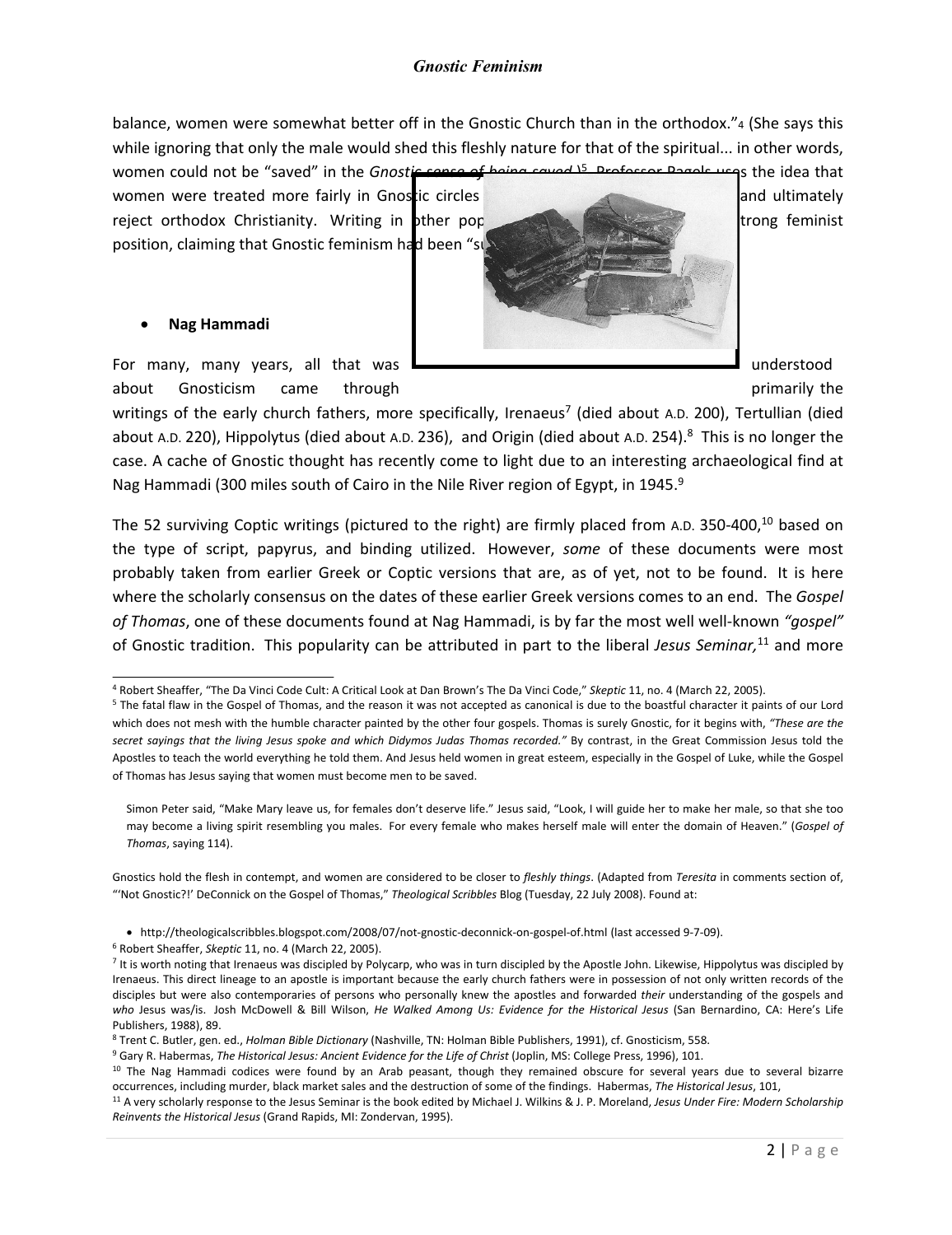recently to the movies *Stigmata* and the *Da Vinci Code*. In fact, in Dan Brown's book, *The Da Vinci Code*, he writes about a common assumption held by many:

Fortunately for historians ... some of the gospels that Constantine attempted to eradicate managed to survive. The Dead Sea Scrolls were found in the 1950s hidden in a cave near Qumran in the Judean desert. And, of course, the Coptic Scrolls in 1945 at Nag Hammadi. In addition to telling the true Grail story, these documents speak of Christ's ministry in very human terms. Of course, the Vatican, in keeping with their tradition of misinformation, tried very hard to suppress the release of these scrolls. And why wouldn't they? The scrolls highlight glaring historical discrepancies and fabrications, clearly confirming that the modern Bible was compiled and edited by men who possessed a political agenda—to promote the divinity of the *man* Jesus Christ and use His influence to solidify their own power base.<sup>12</sup>

While this work is considered fiction, Dan Brown himself believes it encapsulates real history: "One of the many qualities that makes The Da Vinci Code unique is the factual nature of the story. All the history, artwork, ancient documents, and secret rituals in the novel are accurate—as are the hidden codes revealed in some of Da Vinci's most famous paintings."<sup>13</sup> It should be pointed out *here* that no scholar believes the apostle Thomas wrote the Gospel of Thomas.<sup>14</sup> Dating the document has proven a bit thornier however. Scholars such as Elaine Pagels think the Gospel was written around A.D. 80-90,<sup>15</sup> however, the arguments with the most weight date the book to no earlier than A.D. 175.<sup>16</sup> This early dating of the Gnostic gospels found in the writings of *Jesus Seminar* fellows like Marcus Borge,<sup>17</sup> Robert Funk,<sup>18</sup> John Dominic Crossan,<sup>19</sup> is important to these researchers because they undermine the Gospels accuracy. These authors give a late date to the canonical Gospels and an early date to Gnostic writings in order to blur Jesus' distinctive claims to Deity.

As an example, in Pagels book *The Gnostic Gospels*, the thesis is put forward that the second century church had a panoply of documents and theologies to choose from, saying in effect that both the Gnostic and orthodox traditions circulated alongside each other.<sup>20</sup> She goes on to say that because

<sup>16</sup> Ibid., 38.

<sup>12</sup> Dan Brown, *The Da Vinci Code* (New York, NY: Doubleday, 2003), 234; found in, Mark D. Roberts, *Can We Trust the Gospels? Investigating the Reliability of Matthew, Mark, Luke, and John* (Wheaton, IL: Crossway Books, 2007), 154-155 (emphasis added).

<sup>&</sup>lt;sup>13</sup> An interview with Dan Brown found at Book Browse and is dated at 2001. Found at:

http://www.bookbrowse.com/author\_interviews/full/index.cfm?author\_number=226

<sup>(</sup>last accessed 9-22-09); Also found in Richard Abanes, *The Truth Behind the Da Vinci Code* (Eugene, OR: Harvest House, 2004), 9.

<sup>14</sup> W.C. Campbell-Jack and Gavin McGrath, eds., C. Stephen Evans, con. ed., *New Dictionary of Christian Apologetics* (Downers Grove, IL: InterVarsity Press, 2006), cf. Gnosticism, 290.

<sup>&</sup>lt;sup>15</sup> Lee Strobel, *The Case for the Real Jesus: A Journalist Investigates Current Attacks on the Identity of Christ (Grand Rapids, MI: Zondervan,* 2007), 36.

<sup>17</sup> *The God We Never Knew* (San Francisco, CA: Harper San Francisco, 1997); *The Lost Gospel Q: The Original Sayings of Jesus* (Berkley, CA: Ulysses Press, 1996).

<sup>18</sup> *The Gospel of Jesus: According to the Jesus Seminar* (Santa Rosa,CA: Polebridge Press, 1999); *The Acts of Jesus: What Did Jesus Really Do?* (San Francisco, CA: Harper San Francisco, 1998); *Five Gospels: What Did Jesus Really Say?* (San Francisco, CA: Harper San Francisco, 1996).

<sup>19</sup> *The Historical Jesus: The Life of a Mediterranean Jewish Peasant* (San Francisco, CA: Harper San Francisco, 1993); *Jesus: A Revolutionary Biography* (San Francisco, CA: Harper San Francisco, 1995).

 $^{20}$  This note is for the researcher. Elaine co-opts some of the ideas and language conservative Christian's use. For instance, in an appearance on Lee Stroebel's show *Faith Under Fire*, you hear Professor Pagels, who was debating Michael Licona for the show, say that her dating is the "conservative position" (follow this video link: http://viewers.316networks.com/ASX\_Files/NAMB\_-\_Segment03\_VOD\_300k.asx). In another segement, she rejects the term "Gnostic" and says she doesn't use it any longer (http://viewers.316networks.com/ASX\_Files/NAMB\_- \_Segment05\_VOD\_300k.asx), and instead uses "Christian Gospels" to describe the Gospel of Thomas (http://viewers.316networks.com/ASX\_Files/NAMB\_-\_Segment02\_VOD\_300k.asx). this is important, because the co-opting of language and distortions of meanings of words or concepts is a harbinger for these types of movement.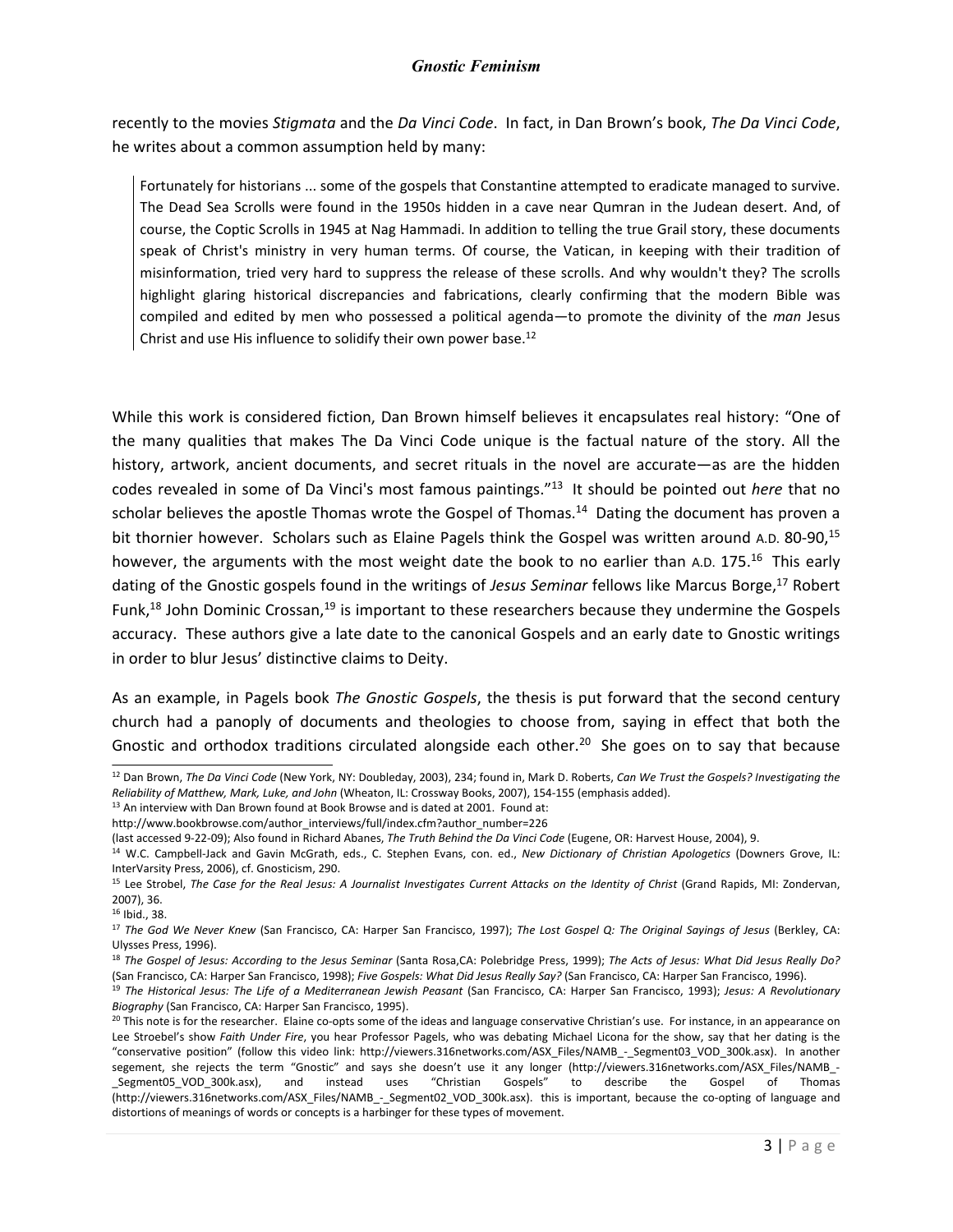ecclesiastical and canonical views hadn't yet been settled, a struggle ensued and the orthodox views won out over the others and eventually became predominate. Pagels makes the point that rather than distinguishing itself as the superior historical and theological view, orthodoxy achieved victory largely on political and social grounds. Thus Pagels asks:

Why were these texts buried – and why have they remained virtually unknown for nearly 2,000 years? Their suppression as banned documents, and their burial on the cliff at Nag Hammadi, it turns out, were both part of a struggle critical for the formation of early Christianity. The Nag Hammadi texts, and others like them, which circulated at the beginning of the Christian era, were denounced as heresy by orthodox Christians in the middle of the second century. We have long known that many early followers of Christ were condemned by other Christians as heretics, but nearly all we knew about them came from what their opponents wrote attacking them.<sup>21</sup>

Is there a response to this controversy that shows the early dates for the Gospels to be acceptable? Or, are these conspiratorial positions taken by these authors that say there were historical coercions, collaborations, and cover-ups, more likely? Only those interested in an honest, historical search and who are willing to suspend their presupposed biases or ideologies can benefit from this study. For example, one supposition that is concurrent between all the authors mentioned above is that the Biblical Gospels were written contemporaneously with the Gnostic writings. This *has to be* the case for the skeptic, "…the Gnostic holy books *must be assigned* such an early date that Christianity itself may be seen as no more than a 'branch of Gnosticism.'"<sup>22</sup>

A late date for the Christian documents is the one joining influence between all those who put a heavy emphasis on the Gnostic documents or mystery religions influence upon Christianity. However, this can easily be shown to be a mistaken position. This brings us to an archaeological find which involves some caves at Qumran, a small area off the shores of the Dead Sea in Palestine.<sup>23</sup> The Dead Sea Scrolls, as they are popularly known, has shed some light on just how early the Biblical Gospels were circulating.

Without going into much detail, I will lay out some of the reasoning (evidence) behind the rejection of the Gnostic tradition and writings while accepting the "superior historical and theological view" that orthodoxy rightly deserves.<sup>24</sup> This, then, would deal a deathblow to the various interpretations about

<sup>21</sup> Elaine Pagels, *The Gnostic Gospels* (New York, NY: Vintage, 1989), xviii.

<sup>22</sup> Andre Nataf, *Dictionary of the Occult* (Bordas, Paris: Wordsworth Editions, 1988), 37 (emphasis added).

<sup>23</sup> Douglas Groothuis, *Jesus In an Age of Controversy* (Eugene, OR: Harvest House, 1996), 152.

<sup>&</sup>lt;sup>24</sup> Let us dispense now with the *Redeemer Myth* oft mentioned by these "scholars":

<sup>[</sup>Some] have argued that Iranian Gnostic redeemer myths influenced the formation of belief in the resurrection.'' According to this view, prior to the New Testament there existed a full-blown Gnosticism which included a redeemer myth. This myth involved the belief in an original man (Urmensch) who fell from heaven and was ripped to shreds by demons. Parts of the original man are hidden in each man in the form of a spark of eternity. Demons attempt to put men to sleep so they will not recognize their heavenly origin, preexistent souls, and divine spark. So God sent a heavenly redeemer to come and impart secret knowledge to men about their former state. After enlightening them, the redeemer returns to heaven. Several objections make this view untenable. First, there is absolutely no evidence for a full-blown pre-Christian Gnosticism. The texts which describe a redeemer all were written after the New Testament (140 and later). So if borrowing did occur, it must have been by the Gnostics. Second, elements in the New Testament which were thought to be Gnostic are now seen to be Jewish, and some of them are rooted in the Old Testament. For example, John often talks of light versus darkness—a prevalent Gnostic theme. But this does not show he borrowed from Gnosticism. The motif could have come from the Old Testament. Further, this motif is now known to have been prominent at Qumran, a community of conservative Jewish ascetics (Essenes) which flourished just prior to and during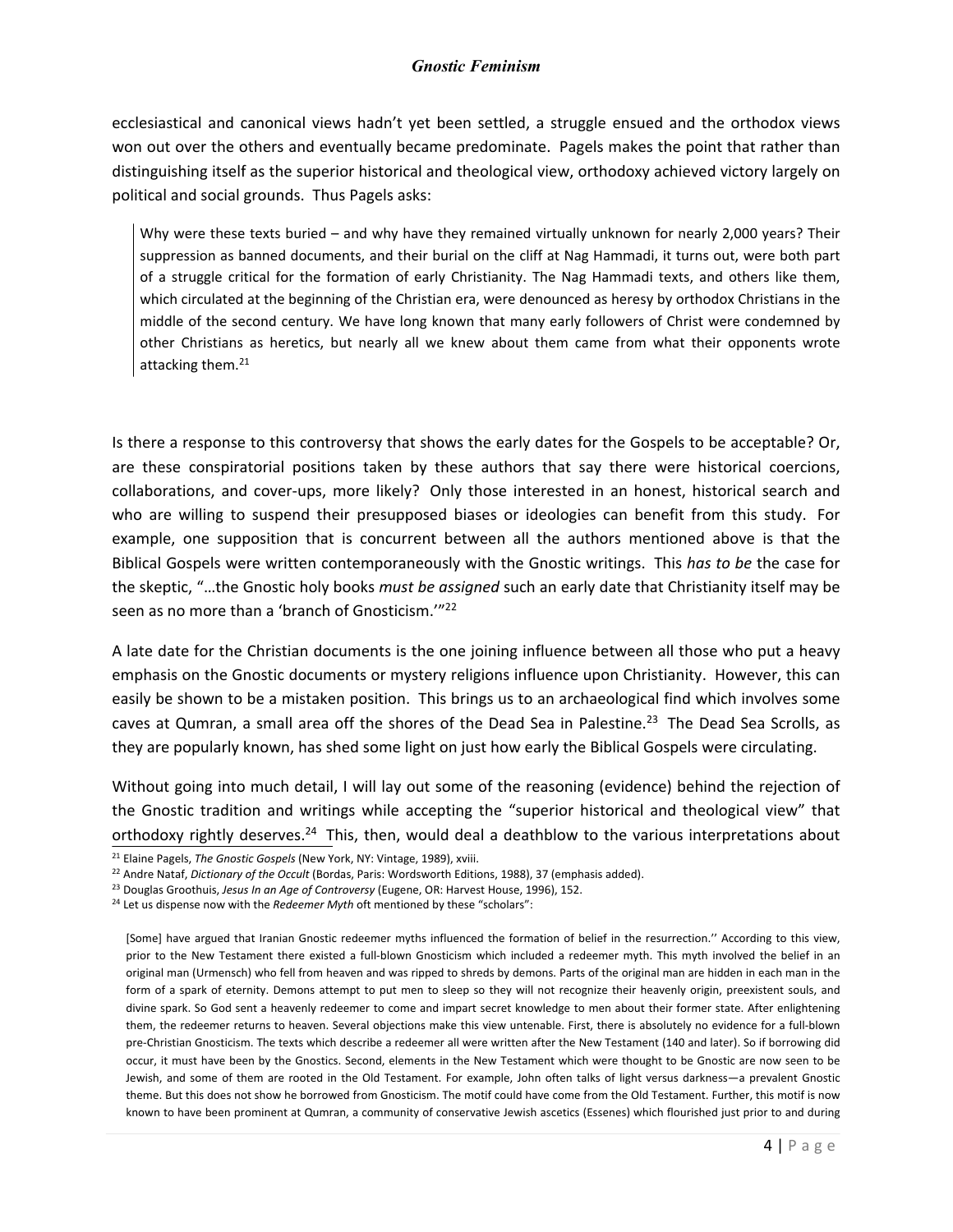the importance of Gnosticism, not the least of which is the thesis that orthodoxy "achieved [its] victory largely on political and social grounds,"<sup>25</sup> which seems hard to swallow considering the emphasis in placing women in positions of authority in the church and of importance in the New Testament -- thus challenging the patriarchy in Orthodox Judaism and Roman culture (this will be elucidated on shortly).

## **Too Young To Date**

Not only did the Dead Sea Scrolls yield portions of, and even entire books from the Old Testament, the scrolls offered up some possible New Testament allusions hidden in the Qumran caves dated no later than A.D. 68 due to the Roman X Legion "Fretensis" overrunning the area during the Jewish rebellion.

# **Qumran Artifacts**<sup>26</sup>

Mark 4:28  $\sim$  7Q6?  $\sim$  A.D. 50;<sup>27</sup> Mark 12:17 ~ 7Q7 ~ A.D. 50:<sup>28</sup> Mark 6:48  $\sim$  7015  $\sim$  A.D. ?: <sup>29</sup> Mark 6:52-53  $\sim$  7Q5  $\sim$  no later than A.D. 68,<sup>30</sup> possibly A.D. 50;<sup>31, 32</sup> Acts 27:38  $\sim$  7Q6?  $\sim$  A.D. 60;<sup>33</sup> 1 Timothy 3:16; 4:1-3  $\sim$  7Q4  $\sim$  no later than A.D. 68;<sup>34</sup> Romans 5:11,12  $\sim$  7Q9  $\sim$  no later than A.D. 68;<sup>35, 36</sup> James 1:23,24  $\sim$  7Q8  $\sim$  no later than A.D. 68.<sup>37, 38, 39</sup>

There are also allusions to the Gospel of Luke in 4Q246,<sup>40</sup> which some say date to *before* the possible time of deposition which could place Luke to A.D.  $65.^{41}$  There is internal evidence that dates Luke;<sup>42</sup>

<sup>25</sup> Habermas, *The Historical Jesus*, 103.

<sup>26</sup> The following list uses the numbering system established for manuscripts, for example, *"7Q5"* means fragment 5 from Qumran cave 7.

<sup>27</sup> Norman L. Geisler, *Baker Encyclopedia of Christian Apologetics* (Grand Rapids, MI: Baker Books/Academic, 1999, 188.

<sup>28</sup> Ibid.

<sup>29</sup> Ibid.

<sup>30</sup> Carsten Peter Theide and Matthew d'Ancona, *The Jesus Papyrus: The Most Sensational Evidence on the Origins of the Gospels Since the Discovery of the Dead Sea Scrolls* (New York, NY: Galilee DoubleDay, 1996), 46.

<sup>31</sup> Grant R. Jeffrey, *Jesus: The Great Debate* (Toronto, Ontario: Frontier Research, 1999), 67.

<sup>32</sup> Geisler, *Baker Encyclopedia of Christian Apologetics*, 188.

 $33$  Ibid.

<sup>34</sup> Theide and d'Ancona, *The Jesus Papyrus*, 140.

<sup>35</sup> Geisler, *Baker Encyclopedia of Christian Apologetics*, 188.

<sup>&</sup>lt;sup>36</sup> The early church testifies to having copies of Romans being passed between early Christians before even some of the Gospels.

<sup>37</sup> Geisler, *Baker Encyclopedia of Christian Apologetics*, 188.

<sup>38</sup> Jeffrey, *Jesus,* 66-68.

<sup>&</sup>lt;sup>39</sup> John Feakes, "The Ontario Debate," from C.A.R.E. Ministries of Winnipeg (2-7-2009). C.A.R.E.'s site is found here:

http://www.carewinnipeg.com/Home/ The article is found at: http://www.carewinnipeg.com/Home/articles-and-books/6-rebuttals-anddebates/89-the-ontario-debate- (Last accessed 7-2-2009)

<sup>40</sup> Jeffery L. Sheler, *Is the Bible True? How Modern Debates and Discoveries Affirm the Essence of the Scriptures* (San Francisco, CA: Harper San Francisco/Zondervan, 1999), 163-164; also see, Raymond Robert Fischer, *Full Circle: The Church Returns to its True Jewish Heritage as it Discovers Yeshua and Christianity in Ancient Judaism and the Dead Sea Scrolls* (Tiberias, Israel: Olim Publishers,2002), 59.

<sup>41</sup> Grant R. Jeffrey, *The Signature of God: Astonishing Biblical Discoveries* (Wheaton, IL: Tyndale House, 1996), 100-103. Whether this is an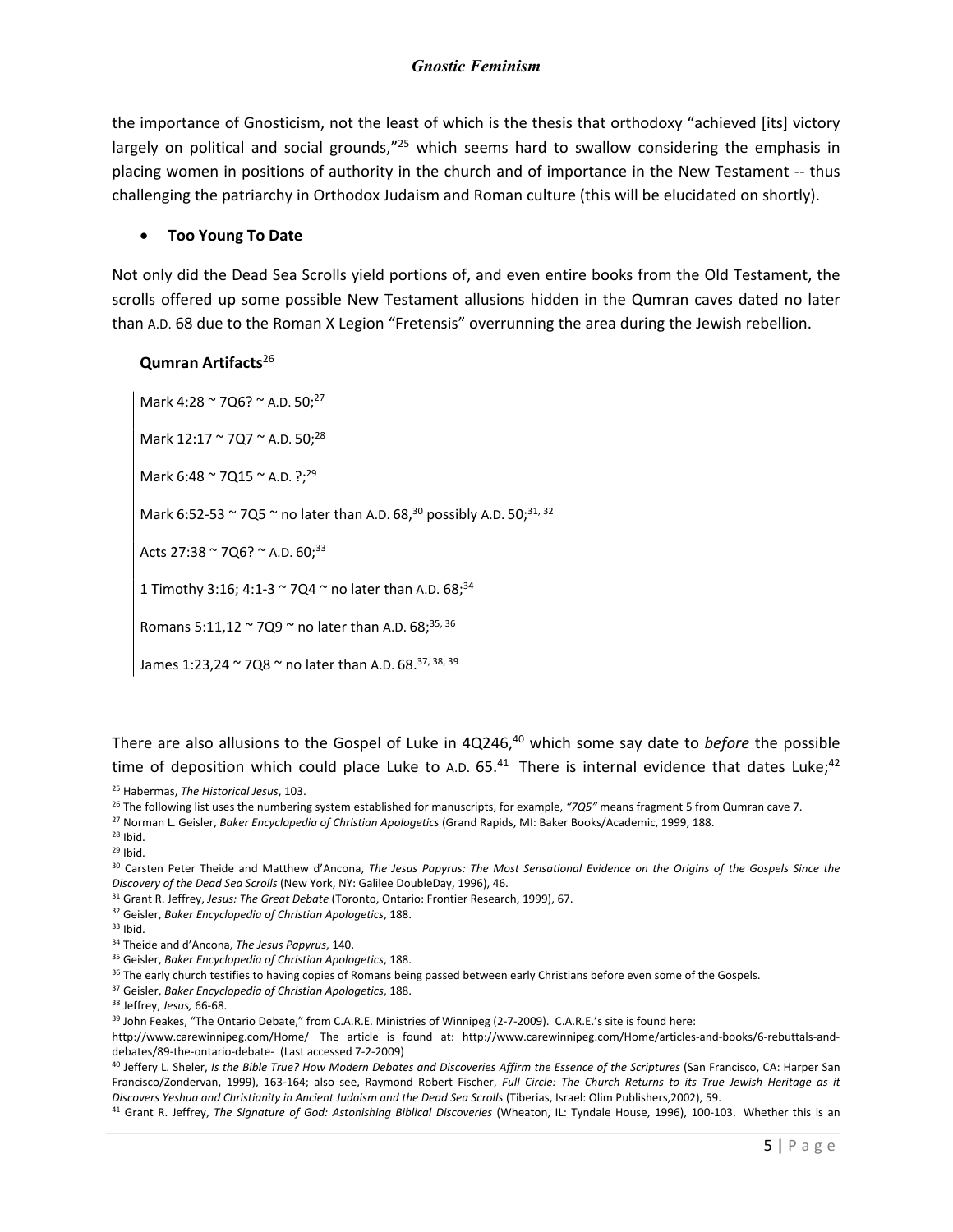however, here I only deal with manuscript evidence. Another little-known papyrus of Matthew has opened the trained eye as well. The *Magdalen Papyrus*, named after the university that houses it, corroborates three traditions:

That St. Matthew actually wrote the Gospel bearing his name;

That he wrote it within a generation of Jesus' death (dated to A.D. 60[-]);

And that the gospel stories are true.<sup>43</sup>

This portion of Matthew is in Greek, this portion of Matthew before A.D. 60.<sup>44</sup> Chuck Missler comments on this evidence:

In 1994, Dr. Carsten Peter Thiede, Director of the Institute of Basic Epistemological Research in Paderborn, Germany, used a scanning laser microscope to more carefully examine these fragments, "P.Magdalen Greek 17/P64," as they are formally designated.

A scanning laser microscope can now differentiate between the twenty micrometer (millionth of a meter) layers of papyrus, measuring the height and depth of the ink, and can even determine the angle of the stylus used by the scribe. Dr. Thiede compared the fragments with four other known references: a manuscript from Qumran, dated to 58 A.D.; one from the Herculaneum, dated prior to 79 A.D.; one from Masada, dated between 73-74 A.D.; and one from the Egyptian town of Oxyrynchus, dated 65-66 A.D. He astounded the scholastic world by concluding that the Magdalen fragments were either an original from Matthew's Gospel, or an immediate copy, written while Matthew and the other disciples and other eye witnesses were still alive! Matthew's skills in shorthand (an essential requirement for a customs official in a society devoid of printing, copiers, and the like) are evident in his inclusion of the extensive discourses, which he apparently was able to record *verbatim*!

The Magdalen papyrus discovery is distinctive in that it was dated on the basis of physical evidence rather than a literary theory or historical suppositions. This is just an example of how advanced technology can reveal discoveries *in existing artifacts*. 45

It is of note to mention as well that almost all Bible critics place Paul's first epistle at A.D. 52-57,<sup>46</sup> and the creed in that epistle (1 Cor. 15:3) is dated about ten years earlier than that, *"Paul had not invented it but had been the one who transferred to them what he had received"* (4:1).<sup>47</sup> 1 Corinthians 15:3-7 reads:

I passed on to you what was most important and what had also been passed on to me—that Christ died for our sins, just as the Scriptures said. He was buried, and he was raised from the dead on the third day, as the Scriptures said. He was seen by Peter and then by the twelve apostles. After that, he was seen by more than

<sup>43</sup> Thiede and d'Ancona, *The Jesus Papyrus*, back cover.

<sup>44</sup> Ibid., 124-125.

<sup>45</sup> Chuck Missler, "Astonishng Rediscovery: The Magdalen Papyrus," *Koinonia House* (http://www.khouse.org/), found directly at: http://www.khouse.org/articles/2001/333/ (last accessed 9-7-09)

<sup>46</sup> Norman Geisler & Paul Hoffman, *Why I Am a Christian: Leading Thinkers Explain Why They Believe* (Grand Rapids, MI: Baker Books/Academic, 2001), 158.

<sup>47</sup> D. A. Carson, *New Bible Commentary: 21st Century Edition, 4th ed.* (Downers Grove, IL: InterVarsity Press, 1994), 1 Co 15:1.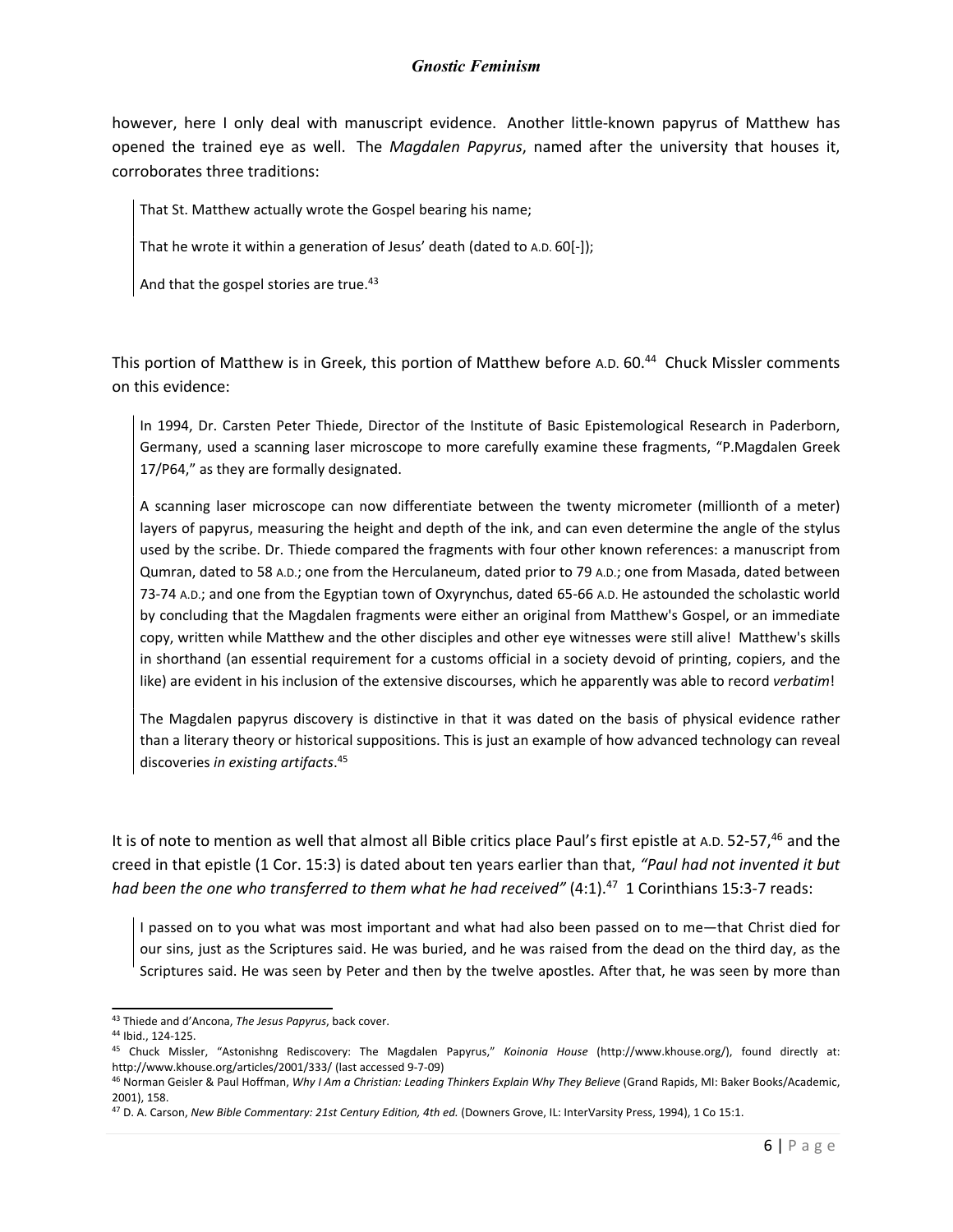five hundred of his followers at one time, most of whom are still alive, though some have died by now. Then he was seen by James and later by all the apostles. (NLT)<sup>48</sup>

"'Handed on to you … what I had received' (NRSV) is the language of what scholars call *'traditioning,'* which is when Jewish teachers would pass on their teachings to their students, who would in turn pass them on to their own students. The students could take notes, but they delighted especially in oral memorization,"<sup>49</sup> and became quite skilled at hymnal style<sup>50</sup> creedal formulations.<sup>51</sup> The early Christian community had already memorized, codified, and passed on creeds within ten years of Jesus death, or, 15 years before Paul's earliest letter<sup>52</sup> -- *this* is very important.<sup>53</sup>

#### **Professional Input**

Paul's Letters A.D. 50-66 (Hiebert, Guthrie, Kummel, Robinson);<sup>54</sup>

<sup>49</sup> Craig S. Keener, *IVP Background Commentary New Testament* (Downers Grove, IL: InterVarsity Press, 1993), 1 Cor. 15:3.

<sup>50</sup> D.A. Carson and Douglas J. Moo point to this:

Through stylistic and theological analysis, it is argued, we can identify within Paul's letters various early Christian creedal formulations, hymns, and traditional catechetical material. Unusual vocabulary, rhythmic and poetic patterns, and un-Pauline theological emphases are the criteria used to identify early Christian traditions that Paul may have quoted.

First Corinthians 15:3-5 is one of the main NT creedal statements (see Schweizer's comparison with 1 Tim 3:16), the essence of which is Christ died, was buried, was raised and was seen. R. P. Martin clearly seesthe characteristics of a "creedal formulary" in these verses: "The four-fold 'that' introduces each member of the creed.... The vocabulary is unusual, containing some rare terms and expressions which Paul never employs again. The preface to the section informs us that Paul 'received' what follows in his next sentences as part of his instruction ... now in turn, he transmits ... to the Corinthian Church what he has received as a sacred tradition" (Martin 1963, 57-58).

Craig A. Evans and Stanley E. Porter, eds., *Dictionary of New Testament Background* (Downers Grove, IL: InterVarsity Press, 2000), 234.

<sup>52</sup> Ted Cabal, gen. ed., *The Apologetics Study Bible* (Nashville, TN: Holman Publishers, 2007), 1 Cor 15:3, 1730.

53 Some commentary on this is that such an early date undermines a later formulation of Christ's "Lordship" by supposed church revisionists if it was already believed:

That Jesus was confessed as "Lord" dates to the earliest known record of Christian kerygma. There is one telling Pauline passage that undercuts the common form-critical theory that the ascription of deity only slowly evolved and that lordship was much later to be attributed to Jesus (Bultmann, TNT I, pp. 121-33). It is a prayer of Paul's of unquestionable authenticity: "If any man love not the Lord Jesus Christ, let him be Anathema Marano tha" (1 Cor. 16:22a, KJV), which means: "a curse be on him. Come, 0 Lord!" (v. 22b). "That Paul should use an Aramaic expression in a letter to a Greek-speaking church that knew no Aramaic proves that the use of *mar (Kurios)* for Jesus goes back to the primitive Aramaic church and was not a product of the Hellenistic community" (Ladd, *TNT,* P. 431). Just as Jesus had been *Mar* (Lord) to the earliest Aramaic-speaking Jerusalem Christians, so did he quickly become confessed as *Kurios* among the earliest Greek-speaking Christians (1 Cor. 1:2; 1 Thess. 1:1; Mark 2:28; cf. *Didache* 10:6; Rev. 22:20; Rawlinson, *NTDC, pp.* 231-37). This Corinthian passage contains *strong internal evidence* that the earliest Christian proclamation attested Jesus as Kurios, confirming Luke's report of Peter's first sermon in Acts 2:36. This earliest Christian confession derives not from others but from Jesus himself, for in debating the scribes, Jesus made it clear that the Messiah was not merely David's son, but David's Lord, *implying that he himself was this divine Lord* (Mark 12:37; Taylor, *NJ,* pp. 50- 51; Ladd, *TNT,* pp. 341, 167-68).

<sup>48</sup> *Holy Bible: New Living Translation* (Wheaton, IL: Tyndale House, 1997), 1 Co 15:3-7.

An Introduction to the New Testament, 2<sup>nd</sup> ed. (Grand Rapids, MI: Zondervan, 2005), 371.

<sup>&</sup>lt;sup>51</sup> In an article entitled "Creeds and Hymns," by W.J. Porter, we find this summation:

Thomas C. Oden*, Systematic Theology: Volume Two, The Word of Life* (Peabody, MA: Hendrickson Publishing, 2006), 14-15 (emphasis Added). <sup>54</sup> Bill Wilson, ed., *The Best of Josh McDowell: A Ready Defense* (Nashville, TN: Thomas Nelson, 1993), 91; McDowell, *The New Evidence That Demands a Verdict*, 52.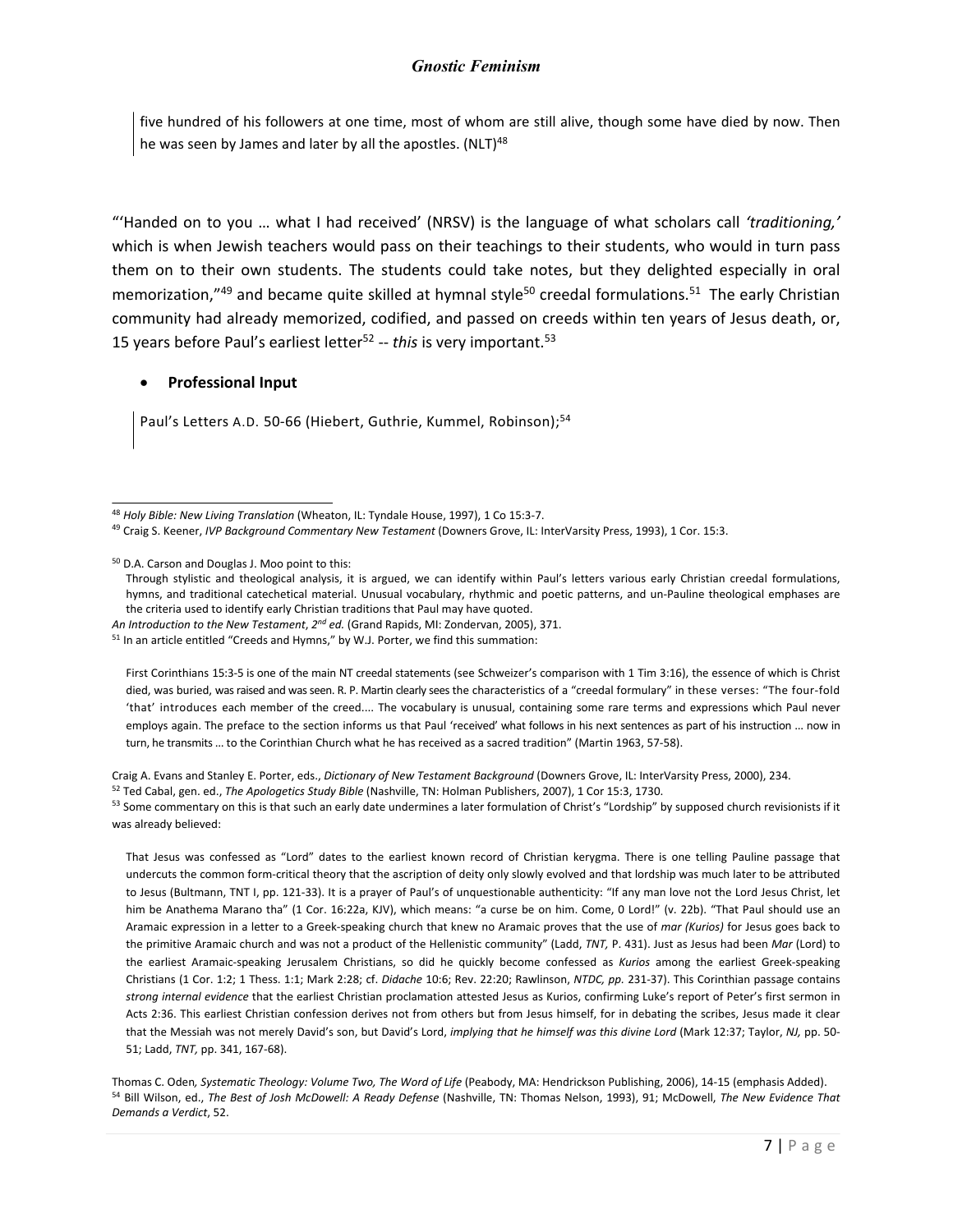Matthew A.D. 55-60 (Theide, d'Ancona);55

Mark A.D. 50-60 (Harnak);<sup>56</sup>

Luke early 60s (Harrison);<sup>57</sup>

John A.D. 80-100 (Harrison).<sup>58</sup>

Evidence of this comes also from many sources, one being early Christian tombs with reference to *who* Jesus was understood to be at this early time, further confirming the Gospels. One tomb I wish to focus on is one found by professor Sukenik as reported in *American Journal of Archaeology*:

When the ossuary with four crosses on its sides was found there was not the slightest possible doubt as to the antiquity of the cross [marks], because it was clear that these [ossuaries] had not been touched from the moment they had been placed inside until the day we took them out…. I noticed the inscription on one of the ossuaries in which the name "Jesus" was clearly discernable, followed here not by the usual [second] name, but by a description or an exclamation.<sup>59</sup>

After the name "Jesus," the exclamation or dedication read "y'ho," meaning "Yehovah" or "the Lord." The full inscription of the ossuary reads: "[To] Jesus, the LORD." In light of the A.D. 42 date for the sealing of this tomb, the presence of this dedication to "Jesus, the Lord" attests to the Christians' acceptance of Jesus Christ as God within ten years of the death and resurrection of Jesus.<sup>60</sup> Gary Habermas even drives home the idea that these texts demand an earlier date:

The most popular view among scholars is that Paul first received this very early material when he visited Jerusalem just three years after his conversion. He visited Peter and James, the brother of Jesus (Gal 1:18-19), both of whom are listed as having seen the risen Jesus (1 Cor 15:5, 7).

Stronger evidence to support this conclusion comes from Paul's use of the verb *historesai* in Galatians 1:18, which is usually not very helpfully translated into English. The Greek term indicates that Paul visited Peter for the purpose of investigating a particular subject. The immediate context reveals that subject: Paul's topic for discussion was ascertaining the nature of the gospel message (Gal 1:11-2:10). And Jesus' resurrection was the focus of the gospel message (1 Cor 15:3-4; Gal 1:11, 16). Without it, faith is vain (1 Cor 15:14, 17).

Critical scholars usually concede that this pre-Pauline tradition(s) originated at an exceptionally early date. For Ulrich Wilckens, this content "indubitably goes back to the oldest phase of all in the history of primitive Christianity." Walter Kasper even thinks that this "ancient text" was possibly "*in use by the end of 30 A.D.*" Perhaps surprisingly, skeptics frequently even agree. Skeptic Gerd Ludemann asserts that "the elements in the tradition *are to be dated to the first two years after the crucifixion of Jesus ... not later than three years*. ... The formation of the appearance traditions mentioned in I Cor 15:3- 8 falls into the time between 30 and 33 C.E."

<sup>55</sup> Thiede and d'Ancona, *The Jesus Papyrus*, 124-125.

<sup>56</sup> McDowell, *The New Evidence That Demands a Verdict*, 52.

<sup>57</sup> Ibid.

<sup>58</sup> Ibid.

<sup>59</sup> Grant R. Jeffrey, *Jesus*, 88-89; quote taken from *Jerusalem Christian Review* 7, num. 6.

<sup>60</sup> Ibid., 89.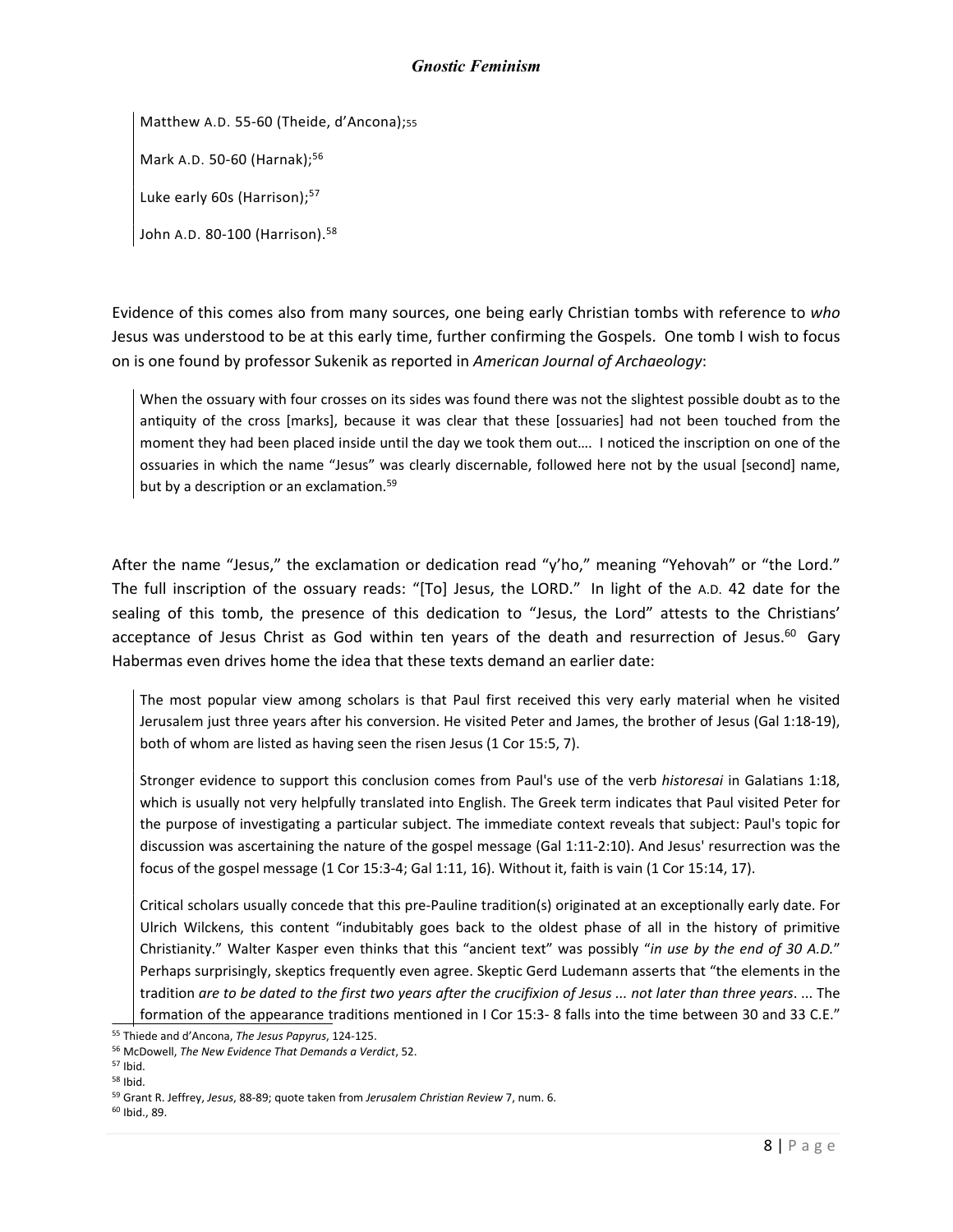Philosopher Thomas Sheehan thinks that this pre-Pauline formula "*probably goes back to at least 32-34 C.E.*, that is, to *within two to four years of the crucifixion*." Michael Goulder holds that this resurrection report "goes back at least to what Paul was taught when he was converted, a couple of years after the crucifixion."

Other skeptics are often not shy about expressing their agreement. In fact, most of the critical scholars who date these events conclude that

These are merely a few of the ma us via tradition and written form myth needs more time than wh Resurrection, and the early be archaeology show that those who misguided, or calculating. How all

early or mid 30s.<sup>61</sup>

Even Adolf Harnack, who rejects disciples in Jesus was rooted in was risen was, in virtue of what sure as the fact of His death, and

| <b>AUTHOR</b>                    | <b>BOOK</b>               | <b>DATE</b><br><b>WRITTEN</b>                                                            | <b>EARLIEST COPIES</b>                         | <b>TIME GAP</b>              | NO. OF<br><b>COPIES</b> |  |
|----------------------------------|---------------------------|------------------------------------------------------------------------------------------|------------------------------------------------|------------------------------|-------------------------|--|
| Homer<br><b>Hiad</b><br>800 в.с. |                           | c. 400 B.C.                                                                              | c. 400 yrs.                                    | 643                          |                         |  |
| Herodotus                        | History                   | 480-425 B.C.                                                                             | c. A.D. 900                                    | c. 1,350 yrs.                | 8                       |  |
| Thucydides                       | History                   | 460-400 в.с.                                                                             | C. A.D. 900                                    | c. 1,300 yrs.                | 8                       |  |
| Plato                            |                           | 400 в.с.                                                                                 | C. A.D. 900                                    | c. 1,300 yrs.                | $\overline{7}$          |  |
| Demosthenes                      |                           | 300 в.с.                                                                                 | c. A.D. 1100                                   | c. 1,400 yrs.                | 200                     |  |
| Caesar                           | Gallic<br>Wars            | 100-44 в.с.                                                                              | C. A.D. 900                                    | c. 1,000 vrs.                | 10                      |  |
| Livy                             | History<br>of Rome        | 59 B.C.-A.D. 17                                                                          | 4th cent. (partial)<br>mostly 10th cent.       | c. 400 yrs.<br>c. 1,000 yrs. | I partial<br>19 copies  |  |
| Tacitus                          | Annals                    | A.D. 100                                                                                 | c. A.D. 1100                                   | c. 1,000 yrs.                | 20                      |  |
| <b>Pliny Secundus</b>            | Natural<br><b>History</b> | $A.D. 61-113$                                                                            | c. A.D. 850                                    | c. 750 yrs.                  | $\overline{7}$          |  |
| New Testament<br>$A.D. 50-100$   |                           | c. 114 (fragment)<br>c. 200 (books)<br>c. 250 (most of N.T.)<br>c. $325$ (complete N.T.) | $+50$ yrs.<br>100 yrs.<br>150 yrs.<br>225 yrs. | 5366                         |                         |  |

#### **New Testament Documents vs***.* **Ancient Documents**

Another strength of the New Testament is its ability to be compared to other ancient documents, for example: the earliest partial copy of Caesar's *The Gallic Wars* dates to a 1,000 years *after* it was written. This is a document that is accepted by almost all historians as factual. The *first complete* copy of Homer's *Odyssey* dates to about 2,200 years *after* it was written. When the interval between the writing of the New Testament and earliest copies is compared to other ancient works, the New Testament proves to be much closer to the time of the original. There are over 5,500 Greek copies of the Gospels; this is far and away the most we have of any ancient work. Many ancient writings have been transmitted to us by only a handful of manuscripts, but these are accepted as reliable commentary on the events they describe (*Catullus* – three copies, the earliest copy being dated at 1,600 years after it was written; *Herodotus* – eight copies, the first being dated to 1,300 years later). Some other examples

<sup>61</sup> Francis J. Beckwith, William Lane Craig and J.P. Moreland, *To Everyone an Answer: A Case for the Christian Worldview* (Downers Grove, IL: InterVarsity Press, 2004), 183-184 (emphasis added).

 $62$  William Lane Craig quotes Oxford historian and intelligence officer A. N. Sherwin-White in regards to the time needed for a myth to evolve from the actual historical event:

Roman historian A. N. Sherwin-White remarks that in classical historiography the sources are usually biased [are] removed [by] at least one or two generations or even centuries from the events they narrate, but historians still reconstruct with confidence what happened. In the Gospels, by contrast, the tempo is "unbelievable" for the accrual of legend; more generations are needed. The writings of Herodotus enable us to test the tempo of myth-making, and the tests suggest that even two generations are too short a span to allow the mythical tendency to prevail over the hard historic core of oral tradition.

Wilkins and Morelan, *Jesus Under Fire*, 154.

<sup>63</sup> McDowell, *The New Evidence That Demands a Verdict*, 206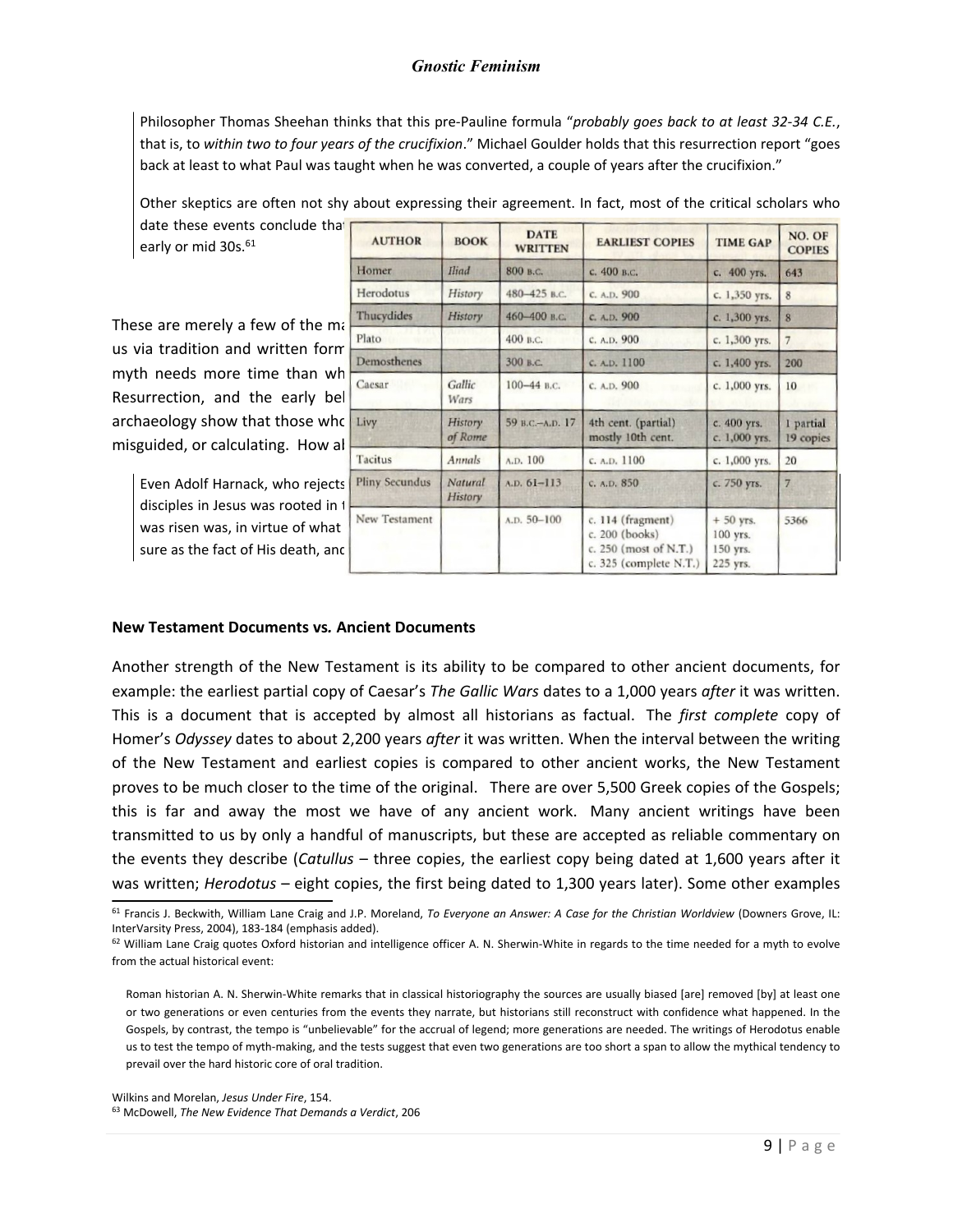are the seven extant plays of Sophocles to which the earliest substantial manuscript in possession is dated to more than 1,400 years after the poet's death. The same holds true for Thucydides, Aeschylus, and Aristophanes. Euripides has a 1,600 year interval. (This paragraph is adapted from the following footnotes: 64, 65, 66, 67)

Another example is from Livy's 142 books of Roman history, "of which 107 have been lost. Only four and a half of Tacitus' original fourteen books of Roman *Histories* remain and only ten full and two partial books exist of Tacitus' sixteen books of the *Annals*."<sup>68</sup> Yet, historians can use even these partial histories to confirm actual historical events. Not only do the New Testament documents have more manuscript evidence and close time interval between the original writing and its earliest copy, but they were also translated into several other languages at an early date. Translation of a document into another language was rare in the ancient world. This is an added plus for the New Testament as one can compare these various documents for errors and agreement. This ability to compare and search for grammatical errors within the plethora of early New Testament text is nonexistent in other ancient documents<sup>69</sup> – Homer's *Iliad* [*somewhat*] excluded.



## **Manuscripts in Other Languages**<sup>71</sup>

Latin Vulgate 10,000 plus

Ethiopic 2,000 plus

Slavic 4,101

<sup>64</sup> McDowell, *More than a Carpenter*, 47-49.

<sup>65</sup> John Warwick Montgomery, *History and Christianity* (Minneapolis, MN: Bethany House, 1965), 26-29.

<sup>&</sup>lt;sup>66</sup> Josh McDowell and Don Stewart, Answers to Tough Questions: What Skeptics Are Asking About the Christian Faith (Nashville, TN: Thomas Nelson, 1993), 5.

<sup>67</sup> McDowell, *The New Evidence That Demands a Verdict*, 38.

<sup>68</sup> Terry L. Miethe and Gary R. Habermas, *Why Believe? God Exists!* (Joplin, MS: College Press, 1998), 250.

<sup>69</sup> F. F. Bruce, *The New Testament Documents: Are They Reliable?* (Downers Grove, IL: InterVarsity Press, 1998), 10.

<sup>70</sup> Josh McDowell, *Evidence for Christianity: Historical*

*Evidences for the Christian Faith* (Nashville, TN:

Thomas Nelson, 2006), 60.

<sup>71</sup> Ibid., 61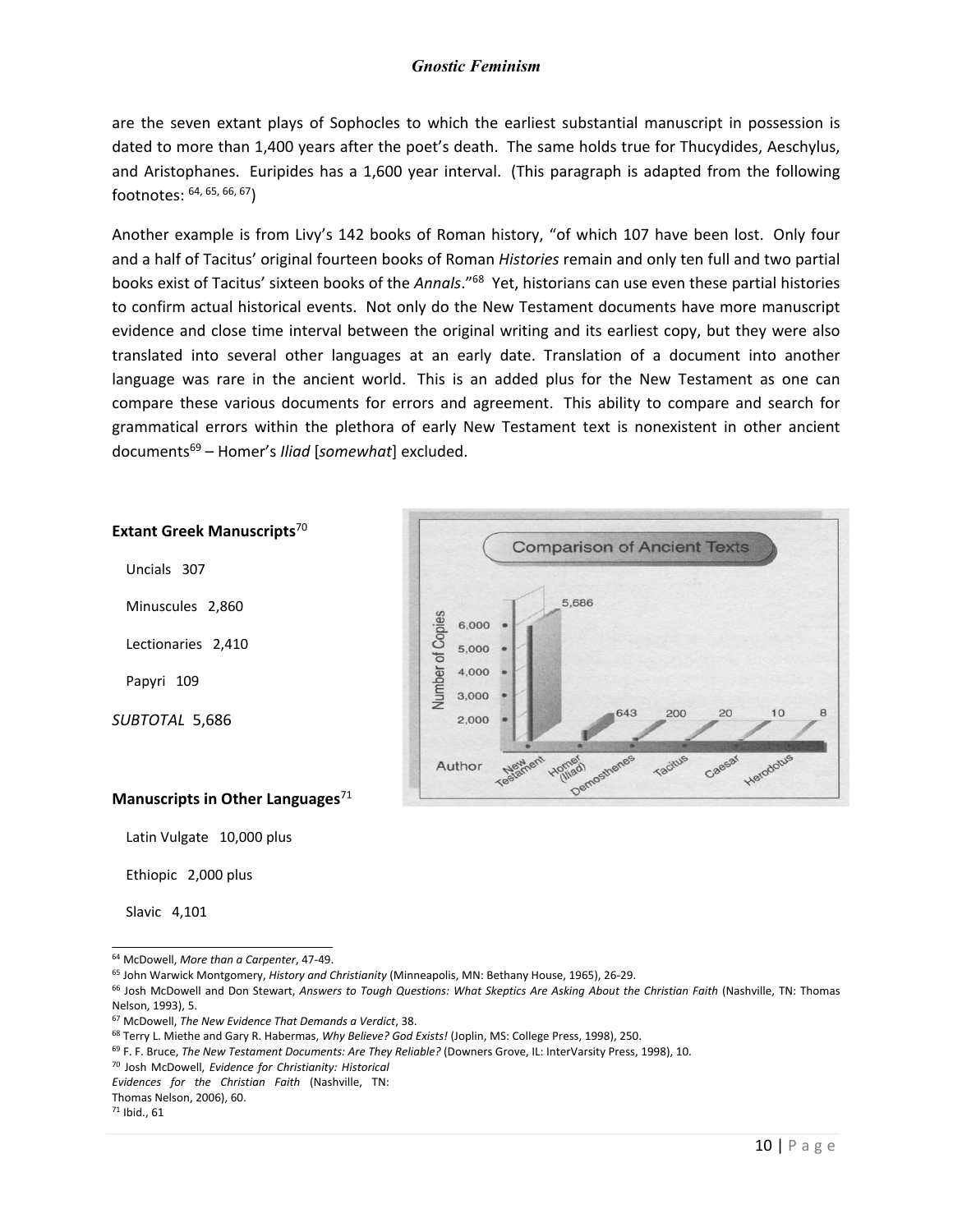Armenian 2,587 Syriac Peshitta 350 plus Bohairic 100 Arabic 75 Old Latin 50 Anglo-Saxon 7 Gothic 6 Sogdian 3 Old Syriac 2 Persian 2 Frankish 1 *SUBTOTAL* 19,284

The number of versions of the New Testament is in excess of 18,000-to-25,000. This is further evidence that helps us establish the New Testament text and its canonicity. Even if we did not possess the 5,500[+] Greek manuscripts or the almost 20,000 copies of the versions, the text of the New Testament could still be reproduced within 300 years from its composition! How? Merely by the writings of the early Christians in commentaries, letters, and the like. These ancient writers quote the biblical text, thus giving us another witness to the text of the New Testament. Dean Burgon has catalogued *more than* 86,000 citations by the early Church Fathers<sup>72</sup> who cite different parts of the New Testament. Here we have a small portion of these quotes (I added the rough dates these early Church Fathers lived):<sup>73</sup>



<sup>72</sup> The British Museum houses Dean's sixteen thick volumes of his unpublished work which contains 86,489 quotations. McDowell, *The New Evidence That Demands a Verdict*, 45. <sup>73</sup> Ibid., 43.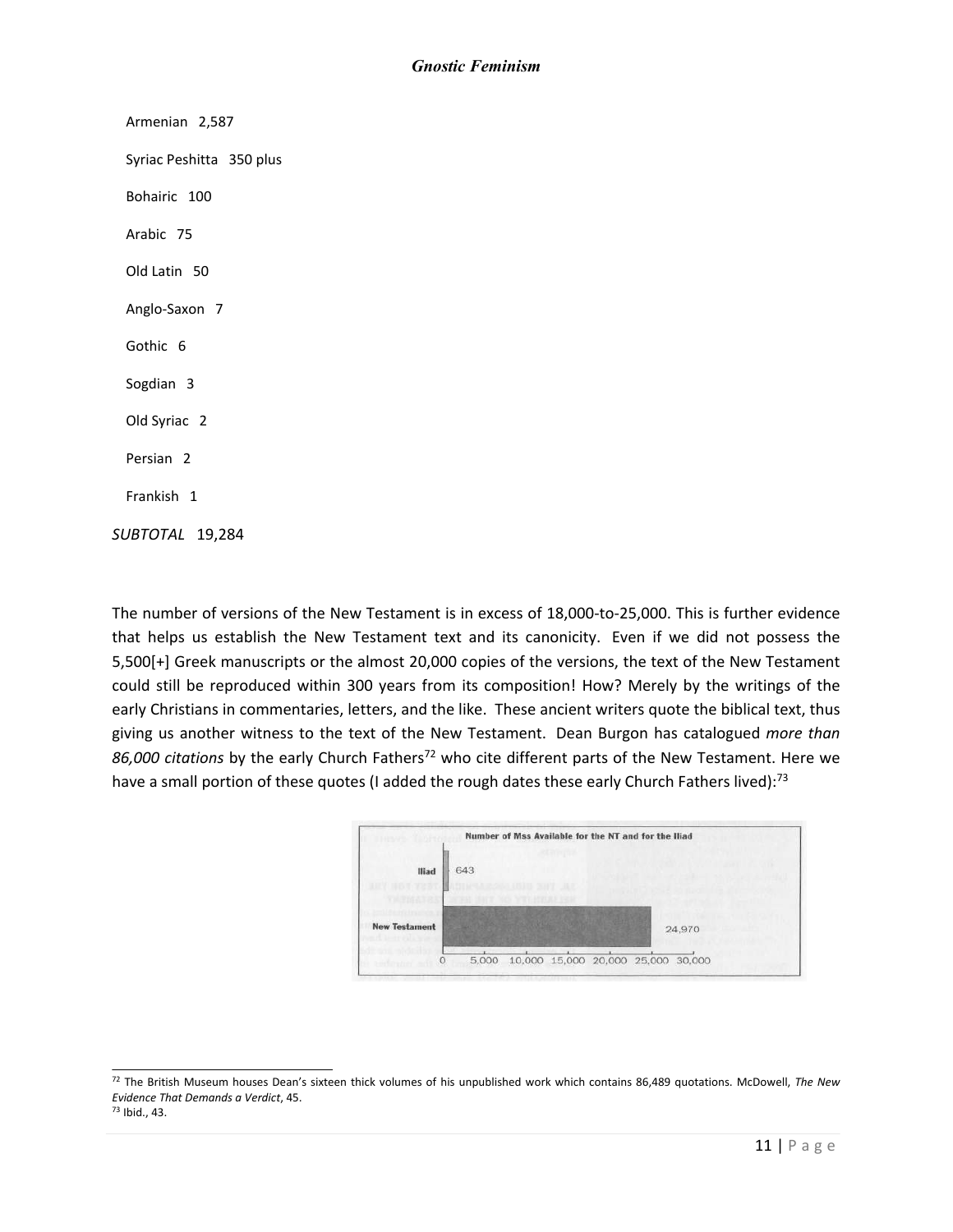| Writer                            | Gospels | Acts  | Pauline<br>Epistles | General<br>Epistles | Revelation                            | Totals |  |
|-----------------------------------|---------|-------|---------------------|---------------------|---------------------------------------|--------|--|
| Justin Martyr<br>A.D. 100-165     | 268     | 10    | 43                  | 6                   | $\overline{3}$<br>(266)<br>allusions) | 330    |  |
| A.D.130-202<br>Irenaeus           | 1,038   | 194   | 499                 | 23                  | 65                                    | 1,819  |  |
| A.D. 1507-2167<br>Clement (Alex.) | 1,107   | 44    | 1,127               | 207                 | 11                                    | 2,406  |  |
| Origen A.D. 183-251               | 9,231   | 349   | 7,778               | 399                 | 165                                   | 17,992 |  |
| A.D. 155-230<br>Tertullian        | 3,822   | 502   | 2,609               | 120                 | 205                                   | 7,258  |  |
| A.D. 1807-235<br>Hippolytus       | 734     | 42    | 387                 | 27                  | 188                                   | 1,378  |  |
| A.D. 263-339<br>Eusebius          | 3,258   | 211   | 1,592               | 88                  | 27                                    | 5,176  |  |
| <b>Grand Totals</b>               | 19,368  | 1,352 | 14,035              | 870                 | 664                                   | 36,289 |  |

On the same page of McDowell's book that the above graph comes from, he quotes the *Encyclopedia Britannica* as saying:

When the textual scholar has examined the manuscripts and the versions, he still has not exhausted the evidence for the New Testament text. The writings of the early Christian fathers often reflect a form of text differing from that in one or another manuscript... their witness to the text, especially as it corroborates the readings that come from other sources, belongs to the testimony that textual critics must consult before forming their conclusions.<sup>74</sup>

Thus we observe that there is so much more evidence for the reliability of the New Testament text than any other comparable writing in the ancient world. We can reconstruct the entire New Testament just with these quotes alone, except for eleven verses. These early Church Fathers were quoting from manuscripts that were widely dispersed and written many years before their citing them, thusly exemplifying the plethora of widely distributed copies of the Gospels since these men likewise resided in a widely dispersed area.

## **Gnosticism vs. Feminism**

Another reason that Christianity succeeded over that of the other ideologies of its day is partly due to - I believe - the high regard given to woman as compared to the pagan religions of the day, Gnosticism included. This topic is dealt with in the book *How Christianity Changed the World*, by Alvin J. Schmidt. His chapter entitled "Women Receive Freedom and Dignity" is very revealing.<sup>75</sup> Paul, for instance, had a high regard for women as coworkers, which is amply demonstrated in other letters.<sup>76</sup> Barbara Geller

<sup>74</sup> Ibid.

<sup>&</sup>lt;sup>75</sup> The following list, "The Role and Status of Women" (Grand Rapids, MI: Zondervan, 2004), 120-121.

<sup>76</sup> Dale & Sandy Larsen, *7 Myths about Christianity* (Wheaton, IL: InterVarsity Press, 1998), see chpt. 2, *"Christianity Suppresses Women"*; also all one has to do is read 1 Corinthinas 7:1-16, here Paul puts the male and female on equal terms and status, unheard of in the ancient pagan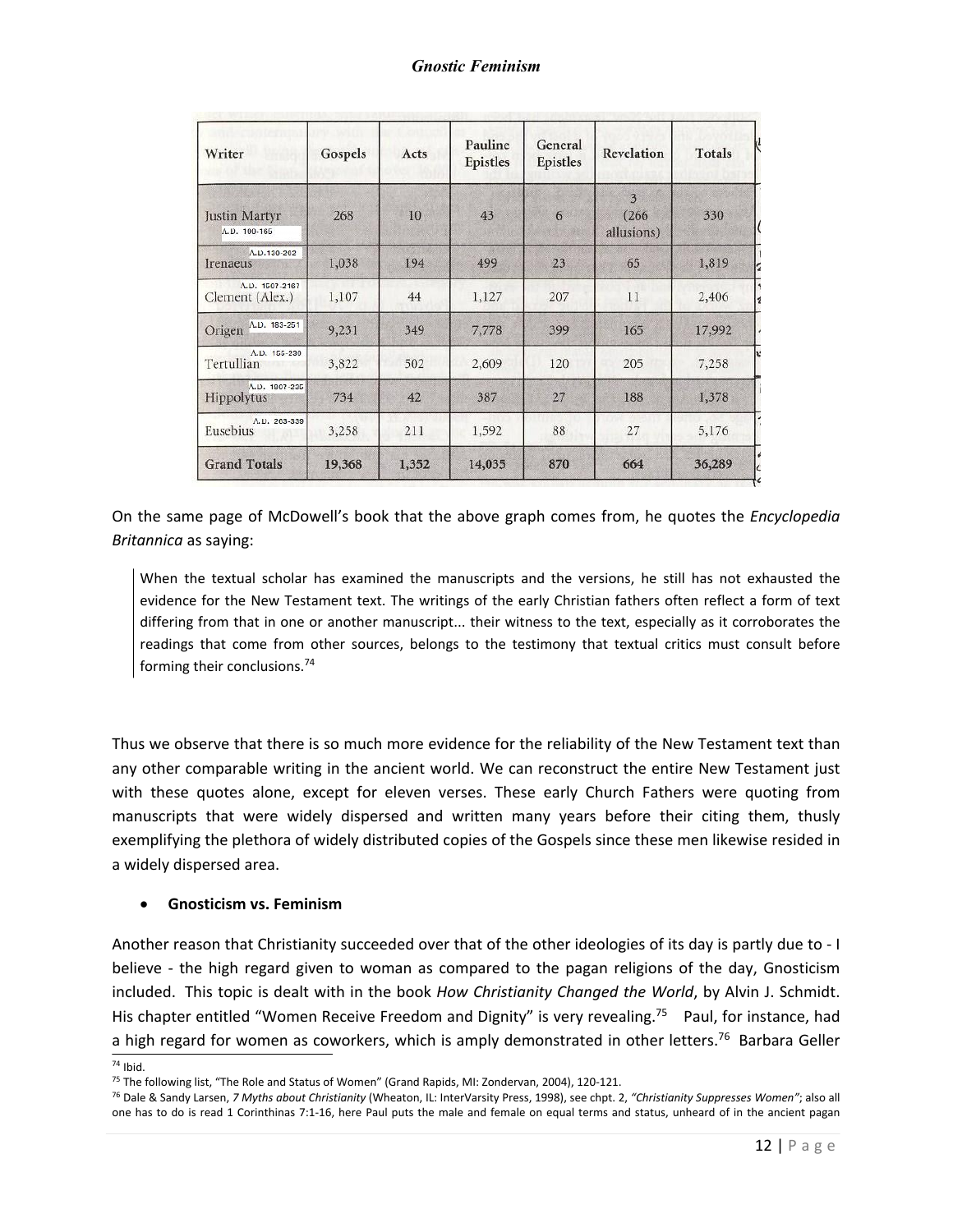# THE ROLE AND STATUS OF WOMEN

e (Past or Prosent) | Christian Practices (Past or Present)

# *Gnostic Feminism*

points out that "during the Byzantine era, female leadership was exercised and the set hierarchical structures of women's monastic communities."

...the letters of Paul and the Book of Acts suggest that in thange opportunities for women were far greater. The closing chapter  $\frac{Pat}{\sqrt{Rat}}$ following the epistolary conventions of that period, includes  $M_{0}$ mentions ten women, the first of whom is Phoebe, described translated in the New Revised Standard Version as "dea $\frac{Im}{n}$ translations erroneously rendered these words as "deaconess come ignored the plain sense of the text because of their assur significant roles in the early church. Ancient Inscriptions sug sta benefactor or patron, but also frequently the president or head

As is common, persons today with an agenda misinterpret Scripture to bolster a political political political po live comfortably within their own worldview. Paul, in his lett liberally than his antagonists say he does. Even the Gospels p perceptive than men.<sup>78</sup> So it is hardly surprising that early Christian women, as one scholar observes:

"It is probable that Jesus' teachings attracted women in part because of the new roles and equal status they were granted in the Christian community. There were many cults in Greece and

Rome that were for men only, or at best, allowed women to participate in very limited ways [as prostitutes, for instance, in the fertility cults within 'goddism']…. Judaism offered women proselytes a circumscribed place at best, for they were faced with the Jewish restrictions that limited participation in religious functions. While women were not allowed to make up the quorum<sup>79</sup> necessary to found a synagogue, nor to receive the Jewish covenant sign (circumcision), these limitations did not exist in the Christian community."<sup>80</sup>

Inf pa  $mc$ 

Circumcision was not a sign of salvation or status. We are set free to love and live for Christ Jesus. Freedom is a wonderful thing, both spiritually

|                                                                              | CHILIDRIGHT & HACKHOOD (TIDDE OF A HOODING)                                                                                |                                                                                                                       |                                                                                                  |  |  |  |
|------------------------------------------------------------------------------|----------------------------------------------------------------------------------------------------------------------------|-----------------------------------------------------------------------------------------------------------------------|--------------------------------------------------------------------------------------------------|--|--|--|
|                                                                              | receum: segregated quarters for<br>wife in her husband's home in<br>ent Athens                                             | No segregated quarters for wife in her<br>home; she shared with her husband at<br>all times                           |                                                                                                  |  |  |  |
|                                                                              | nian wife was confined to her<br>ters when men guests were present                                                         | Women (Mary and Martha) hosted<br>Jesus in their home<br>١e                                                           |                                                                                                  |  |  |  |
|                                                                              | <i>aera: man's legal mistress in</i><br>ent Greece                                                                         | No mistresses for men allowed                                                                                         |                                                                                                  |  |  |  |
|                                                                              | worn publicly by married women<br>reco-Roman times and most other<br>ent societies                                         | Veiling of women discontinued after<br>ninth century<br>٦e                                                            |                                                                                                  |  |  |  |
|                                                                              | ia potestas: father's absolute<br>er over family members                                                                   | Father possessed no absolute family<br>power.                                                                         |                                                                                                  |  |  |  |
|                                                                              | us: Roman husband's absolute<br>er over his wife                                                                           | Husbands and wives: "Submit to one<br>another out of reverence for Christ"<br>(Ephesians 5:21)<br>:ly                 |                                                                                                  |  |  |  |
|                                                                              | mia: label for a disobedient.<br>nan woman                                                                                 |                                                                                                                       | No cultural label for a disobedient<br>woman                                                     |  |  |  |
|                                                                              | mptio: Roman father sells daugh-<br>to her husband                                                                         | Father not permitted to sell his<br>ırs<br>daughter to her husband                                                    |                                                                                                  |  |  |  |
| ltery: based on woman's marital<br>tus; a double standard of sexual<br>avior |                                                                                                                            |                                                                                                                       | ٩d<br>Based on marital status of a man or<br>woman; a single standard of sexual<br>a<br>behavior |  |  |  |
|                                                                              | ale babies valued less than male                                                                                           |                                                                                                                       | Female and male babies valued equally.                                                           |  |  |  |
| nes                                                                          | Polygyny: man may legally have mul-<br>ant tiple wives                                                                     | Monogamy: the only acceptable<br>marriage                                                                             |                                                                                                  |  |  |  |
| na<br>nly                                                                    | Michetza: ancient synagogue partition<br>for women                                                                         | No church partitions for women                                                                                        |                                                                                                  |  |  |  |
| el                                                                           | $\rho$ Child brides: prepuberty girls given in<br>marriage; still practiced in China,<br>India, and some African countries | Child bride marriages not permitted i<br>countries with Christian influence                                           |                                                                                                  |  |  |  |
|                                                                              | Suttee (sati): Hindus burning hus-<br>${C}$ band's widow in India; practiced for<br>nany centuries                         | Banned in India by the British under<br>Christian influence in 1829                                                   |                                                                                                  |  |  |  |
| st                                                                           | Foot binding of young girls: once<br>common in China for centuries                                                         | Condemned by Christian missionaries<br>Christian influence led to China's<br>outlawing female foot binding in<br>1912 |                                                                                                  |  |  |  |
|                                                                              | Clitoridectomy: female genital mutila-<br>tion, still common in Muslim coun-<br>when he African and Middle Tour            | Unequivocally condemned and<br>outlawed in countries with<br>Children Influence                                       |                                                                                                  |  |  |  |

<sup>77</sup> Michael D. Coogan, ed., *The Oxford History of the Biblical World* (2001 paperback edition; New York, NY: Oxford University Press, 1998), 429- 430.

<sup>78</sup> Compare Mark 4:40 and 6:52 to Mark 5:25-30. See also Mark 7:24-30 and 12:41-44.

<sup>79</sup> *"The number of members of a group or organization required to be present to transact business legally, usually a majority."* Random House Webster's Unabridged CD-ROM Dictionary, (1999).

<sup>80</sup> Ben Witherington, *Women and the Genesis of Christianity* (New York, NY: Cambridge University Press, 1990), 246. For those who are not familiar with the Gospel and assume this to reference female circumcision, it does not. Just a quick perusal of Colossians shows that there is freedom found in Christ (Colossians 2:9-15; 3:11-12, NIV):

For in Christ all the fullness of the Deity lives in bodily form, and you have been given fullness in Christ, who is the head over every power and authority. In him you were also circumcised, in the putting off of the sinful nature, not with a circumcision done by the hands of men but with the circumcision done by Christ, having been buried with him in baptism and raised with him through your faith in the power of God, who raised him from the dead. When you were dead in your sins and in the uncircumcision of your sinful nature, God made you alive with Christ. He forgave us all our sins, having canceled the written code, with its regulations, that was against us and that stood opposed to us; he took it away, nailing it to the cross. And having disarmed the powers and authorities, he made a public spectacle of them, triumphing over them by the cross.... Here there is no Greek or Jew, circumcised or uncircumcised, barbarian, Scythian, slave or free, but Christ is all, and is in all. Therefore, as God's chosen people, holy and dearly loved, clothe yourselves with compassion, kindness, humility, gentleness and patience.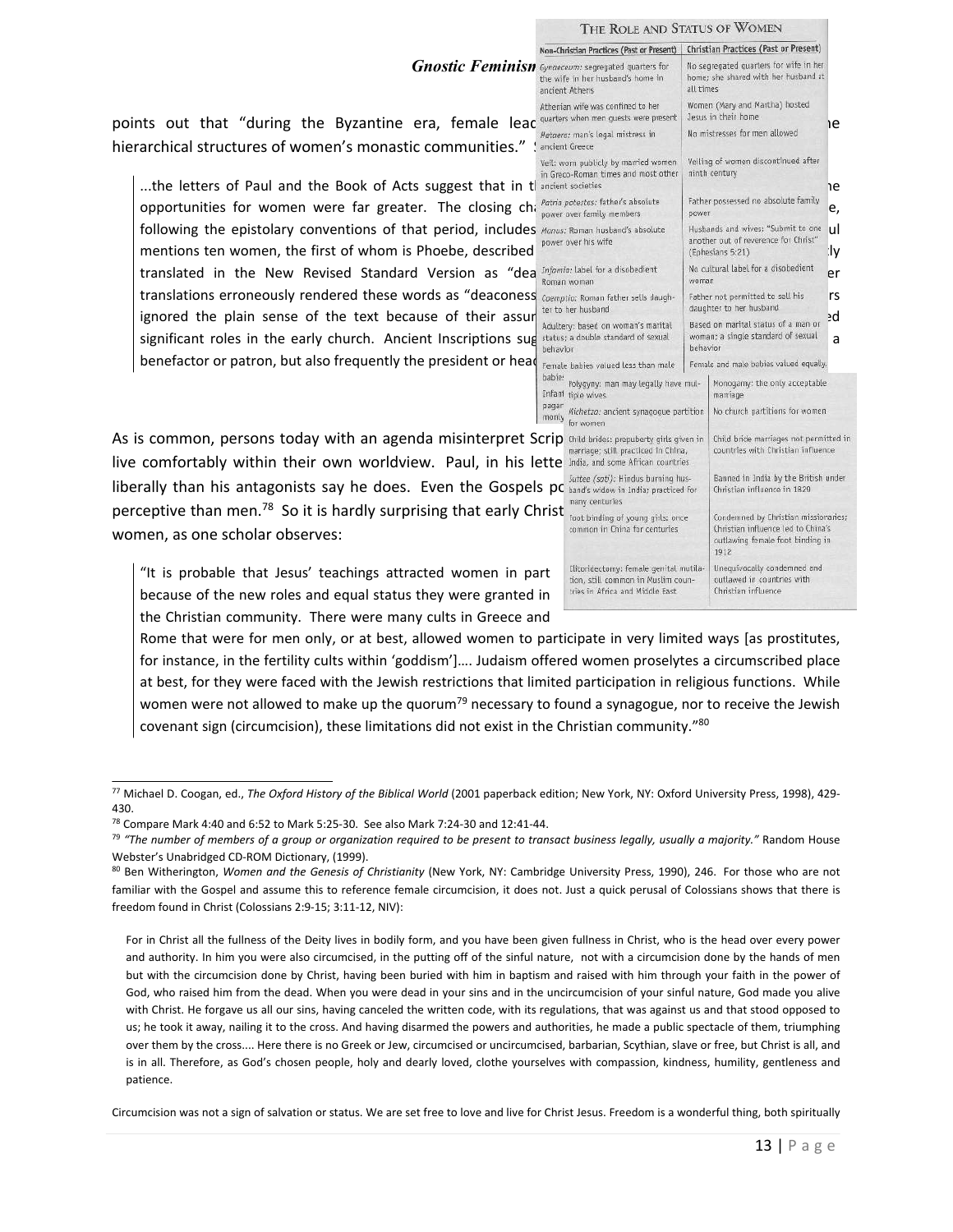The Book of Acts is another indicator of the early church's emphasis on the important role of women. In fact, Peter's speech to the Pentecost crowd included portions of the Old Testament book of Joel: *"And it shall come to pass in the last days, says God, that I will pour out my spirit on all flesh, your sons and your daughters will prophesy…. And on My menservants, I will pour out my Spirit in those days…"* (Acts 2:17- 18). In the beginnings of this new church founded by Jesus of Nazareth we find women mentioned at the very beginning of Christianities historical book, Acts. In 1:14 of Acts we find the disciples were constantly in prayer *"along with the women and Mary the mother of Jesus."* The first convert in Philippi, for instance, was Lydia, a dealer in purple cloth (Acts 16:14). The Philippi church meets first in her home (Acts 16:40). Then Priscilla is introduced (18:2), who was a Jewish evangelist! Together with her husband, Aquila, she is mentioned four times in Acts, always being the first mentioned.<sup>81</sup> Likewise, In Romans 16:3 we find Paul mentioning first Priscilla and then her husband, Aquila - mentioning that both are equal in Christ: "Greet Priscilla and Aquila, my fellow workers in Christ Jesus." In fact, Priscilla is always mentioned prior to her husband except for once, another key to the overturning of patriarchal customs up to that point.<sup>82</sup>

Luke makes mention of when Paul visited the evangelist Philip in Caesarea, that he had four daughters who prophesied. Far from Paul and the church being oppressive to women, this type of universality that included women was a departure from both Jewish norms as well Roman norms. The Romans in fact, could have used this early equalizing as being socially subversive to their social order, in this case to the patriarchy. Likewise, the Jewish leaders who rejected Jesus and the teachings of the early church, including Paul at first, severely restricted the role of women.<sup>83</sup> Paul and the other writers of the New Testament telling men that they should cherish their wives (Ephesians 5), that marriage is a financial partnership (I Timothy 5:8), that the husband is to honor his wife (I Peter 3:7), and that the male should be a part of raising their children within the family unit was essentially unheard of until then. In contradistinction, the *Gospel of Thomas* "is clearly influenced by the kind of Gnosticism we know was prevalent in the second and third centuries, but not in the first."<sup>84</sup> For example, we find Jesus of the *Gospel of Thomas* responding to Peter, let's read:

114: Simon Peter said to them, "Let Mary leave us, for women are not worthy of life." Jesus said, "I myself shall lead her in order to make her male, so that she too may become a living spirit resembling you males. *For every woman who will make herself male will enter the kingdom of heaven*."

"This demeaning view of women was common within Gnosticism, but utterly foreign to the historical Jesus."85 The fact that the canonical Gospels were written a century or two earlier than those of Gnosticism is at least a good *preliminary indication* that they could possibly also be more authoritative. O. C. Edwards agrees:

<sup>81</sup> John W. Mauck, *Paul on Trial: The Book of Acts as a Defense of Christianity* (Nashville, TN: Thomas Nelson, 2001), 56.

<sup>82</sup> Acts 18:2, 18, 19, 26; Romans 16:3; 2 Timothy 4:19.

<sup>83</sup> Mauck, *Paul on Trial*, 56.

<sup>84</sup> Gregory A. Boyd, *Jesus Under Siege* (Wheaton, IL: Victor Books, 1995), 118.

<sup>85</sup> Ibid., 118.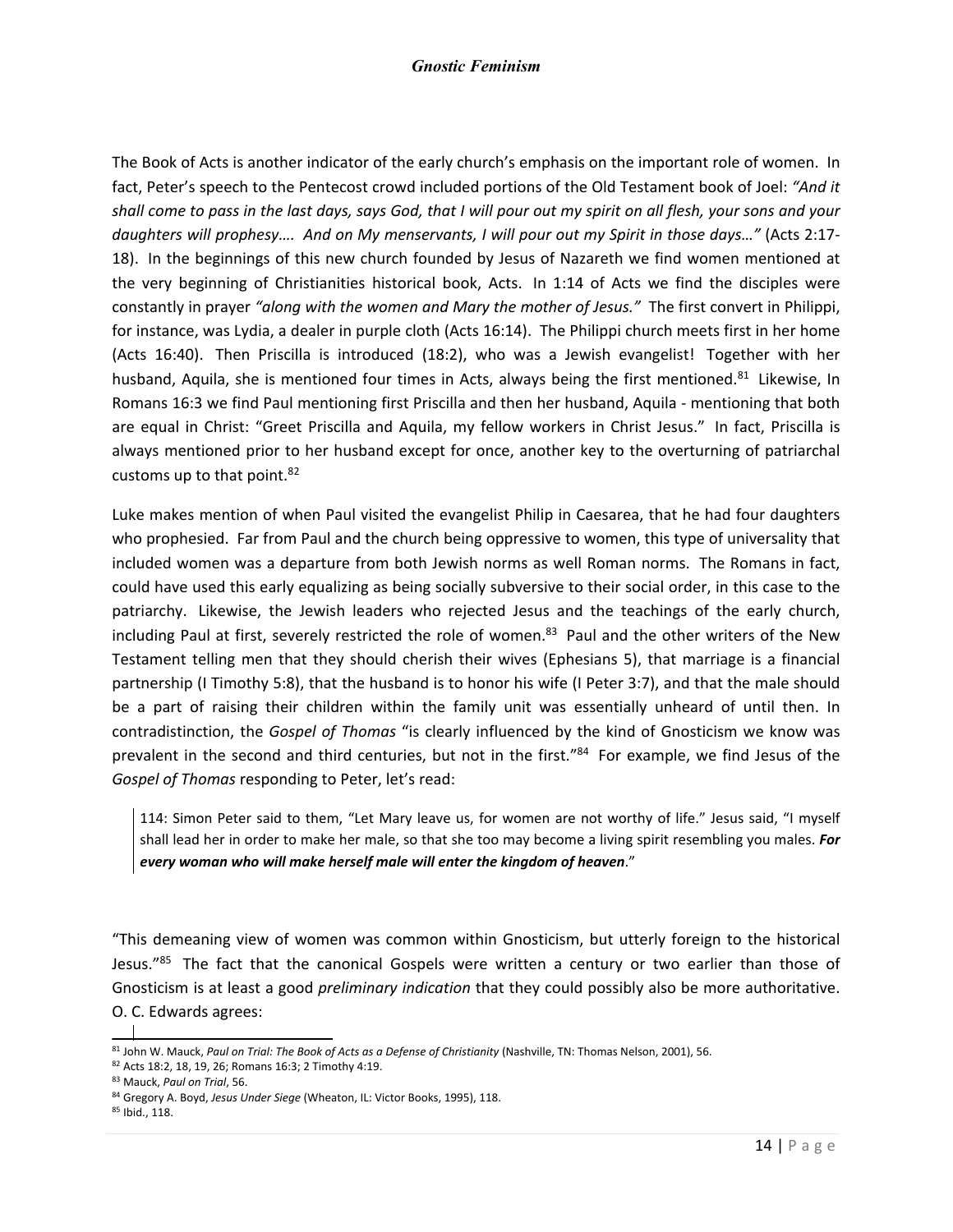"It is precisely as history that I find her [Pagels] work most unsatisfactory. Nowhere, for instance, does she give the impression that the basic picture of Jesus given in the New Testament gospels did not arise contemporaneously with the Gnostic portrait, but antedated it by at least a century. As historical reconstructions [go,] there is no way that the two can claim equal credentials."<sup>86</sup>

To ignore the century before Gnosticism started, seems to me, like a *tell* in poker. That is when the opposing player does something or makes an odd move to show the other players that he or she is bluffing, verbal or not. In this case, the total disregard for pre-Gnostic history and roots is telling.

#### **Context, Context, Context**

Joseph A. Fitzmyer, a New Testament scholar, responds in a similar manner: "Time and again, she [Pagels] is ignoring a good century of Christian existence in which those 'Gnostic Christians' were simply not around."<sup>87</sup> He goes on to say that the title of Pagels' book is misleading because "it insinuates that the heart of the book concerns the lost Gospels that have come to light, when in fact the majority of Pagels's references are from early church fathers' sources or other non-Gospel material."88 Obviously, because we can reference Matthew or Mark in about one-third of the Gospel of Thomas, and the rest is either clearly Gnostic or somewhat Gnostic in nature means that whoever wrote the *Gospel of Thomas* had a preexistent copy of the canonical gospels in front of them.<sup>89</sup>

Gnosticism has influenced many religions, cults and the occult. Even going so far as influencing pseudo-Christian theologies such as the Word-Faith movement popularized by the Trinity Broadcasting Network (TBN),<sup>90</sup> the Emergent Movement seems ripe with correlations to Gnostic flavorings,<sup>91</sup> as well as the occultic teachings of the Theosophical Society, founded by Madam Blavatsky.<sup>92</sup> Gnosticism even played a major role in Nazism before and during World War II.<sup>93</sup> Ancient Gnosticism teaches that salvation was to be obtained through secret *"knowledge"* (Greek: *gnosis*) of the universe. It involved a rejection of matter in lieu of the spiritual. Since they considered materialism (matter) an evil delusion or way to hold back this "secret knowledge," they considered any religion that taught that matter was normative misguided as well. They taught that this material world was created by an evil spirit, called a demiurge.<sup>94</sup> Since the God of the Jews, and later the Christians, is said to have created matter in

<sup>88</sup> Douglas Groothuis, *Jesus In an Age of* Controversy (Eugene, OR: Harvest House, 1996), 103.

<sup>86</sup> O. C. Edwards, "A Surprising View of Gnosticism," *New Review of Books and Religion*, May 1980, 27. Quoted in, Gary R. Habermas, *The Historical Jesus: Ancient Evidence for the Life of Christ* (Joplin, MS: College Press, 1996), 107.

<sup>87</sup> "The Gnostic Gospels According to Pagels," *America*, February 16, 1980, 123; Habermas, *The Historical Jesus*, 107.

<sup>89</sup> Douglas Groothuis, "The Gnostic Gospels: Part Two Are They Authentic?" *Christian Research Journal* (Winter 1991), page 15.

<sup>90</sup> D. R. McConnell, *A Different Gospel* (Peabody, MA: Hendrickson Publishing, 1988); *Christianity in Crisis* (Eugene, OR: Harvest House, 1993).

<sup>91</sup> D.A. Carson, *Becoming Conversant with the Emerging Church: Understanding a Movement and Its Implications* (Grand Rapids, MI: Zondervan, 2005), 182.

<sup>92</sup> Jonathan Z. Smith, Gen ed., *The Harper Collins Dictionary of Religion*, (San Francisco, CA: Harper, 1995), 1071, cf. Theosophy; Walter Martin, *The Kingdom of the Cults*, (Minneapolis, MN: Bethany House, 1997), 287.

<sup>93</sup> Nicholas Goodrick-Clarke, *The Occult Roots of Nazism: Secret Aryan Cults and Their Influence on Nazi Ideology* (New York, NY: NYU Press, 1992), see chapter two.

<sup>94</sup> *Demiurge* defined in the following:

To be sure, some of the elements often incorporated into definitions of "gnosticism" are, in themselves, reasonably clear. For example, ancient "gnosticism" is frequently defined as including the notion that the material cosmos was created by one or more lower demiurges (from the Greek demiurgos, "craftsman, fashioner, creator"), that is, by an entity or entities lower than and distinct from the most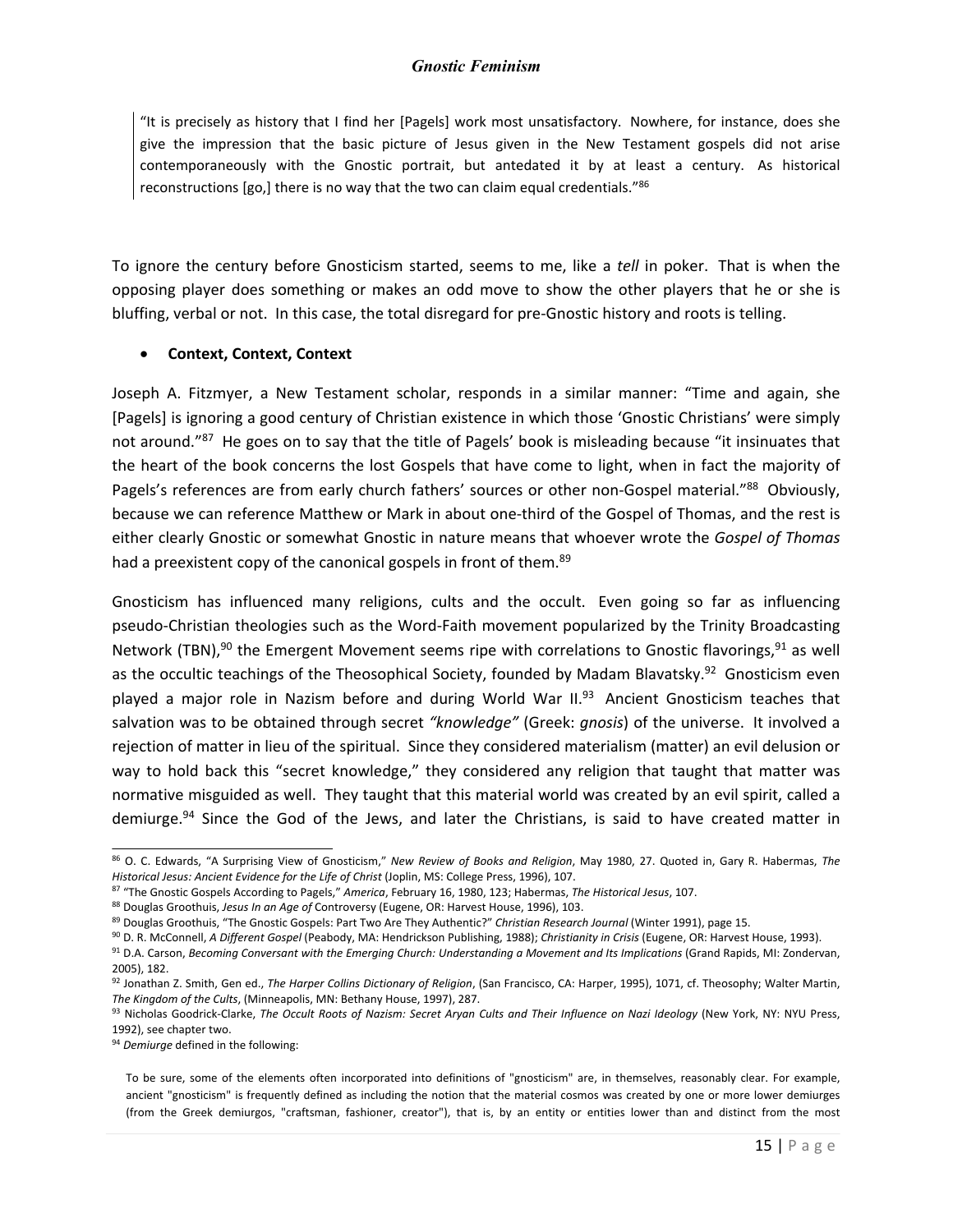contradistinction to all other major religious texts and gods, he must be this evil demiurge.<sup>95</sup>

The reasoning behind the view that the *God of the Old Testament* was an evil being was again due to their belief that matter itself was evil -- and the Old Testament expressly teaches that matter was made by a personal, creative act, by this God.<sup>96</sup> This leads to another of their views that Jesus in fact did not come to earth bodily, "he only *appeared* in bodily form and *appeared* to suffer."<sup>97</sup> Gnostic teachings are very dualistic, not unlike its Platonic parent.<sup>98</sup> Which is why they would use Christian writings *selectively* and adapt them to their teachings giving rise to a number of apocryphal<sup>99</sup> gospels. This is one of the catalysts that drove the church to use and pass around a body of works recognized as accepted by the early half of the second century,<sup>100</sup> by A.D. 200 most of the early Church Father and writers were accepting these documents as almost canonized, $101$  this was confirmed by later councils of course. $102$ 

#### **Religious Women vs. Modern Feminism**

The thesis put forward by Pagels and others, does nothing to actually discredit the historicity of the Bible or its claims. On the other hand, it does show the propensity of the entrenched philosophies and biases that permeate the universities and their classrooms to direct students down the proverbial *primrose path*. In many cases this entrenched movement wishes to see the future failure of the nuclear family, and the "patriarchal" capitalist system. According to the gender feminist, if a woman holds to these views -- that is, the traditional family in a capitalist setting committed to the Judeo-Christian philosophy -- these women are merely deluded by the patriarchal system.

Gender feminists are especially disapproving of the lives of traditionally religious women such as evangelical Christian women, Catholic women, or Orthodox Jewish women, whom they see as being conditioned for highly restricted roles. Surely, they say, it is evident that such women are subjugated, and the choices they make inauthentic. As Gloria Steinem explains it, the appeal of religious fundamentalism for women is that "the promise is safety in return for obedience, respectability in return for self-respect and freedom -- a sad bargain."(a)

That is a harsh judgment to make about millions of American women. Ms. Steinem is of course free to disagree with conventionally religious women on any number of issues, but she is not morally free to cast aspersions on their autonomy and self-respect. The New Feminism is supposed to be about sisterhood. Why are its most prominent practitioners so condescending?

Steinem herself knows a thing or two about how to recruit adherents to a cause by promises of "safety" and "self-respect." The feminist orthodoxy she portrays promises safety in a sisterhood that will offer unhappy or insecure women a venue where they can build self-esteem and attain an authenticity enjoyed by no other group of women.

<sup>95</sup> J. C. J. Metford, *Dictionary of Christina Lore and Legend* (London, England: Thames & Hudson, 1983), 110, cf. Gnostic.

<sup>96</sup> Paul Evans, *The Moody Handbook of Theology* (Chicago, IL: Moody Press, 1989), 415-416.

<sup>97</sup> Nathan Busenitz, Reasons We Believe: 50 Lines of Evidence That Confirm the Christian Faith (Wheaton, IL: Crossway Books, 2008), 147; Evans, *The Moody Handbook of Theology*, 416.

<sup>98</sup> Williams, *Rethinking "Gnosticism"*, 51.

<sup>99</sup> *"Apocryphal: of doubtful authorship or authenticity." Random House Webster's Unabridged CD-ROM Dictionary* [1999]

<sup>100</sup> F.F. Bruce, *The Canon of Scripture* (Downers Grove, IL: InterVarsity Press, 1988), 123-124.

<sup>101</sup> H. Wayne House, *Chronological Background Charts of the New Testament* (Grand Rapids, MI: Zondervan, 1981), 22.

<sup>102</sup> Leo Donald Davis, *The First Seven Ecumenical Councils (325-787): Their History and Theology* (Collegeville, MN: Liturgical Press, 1983).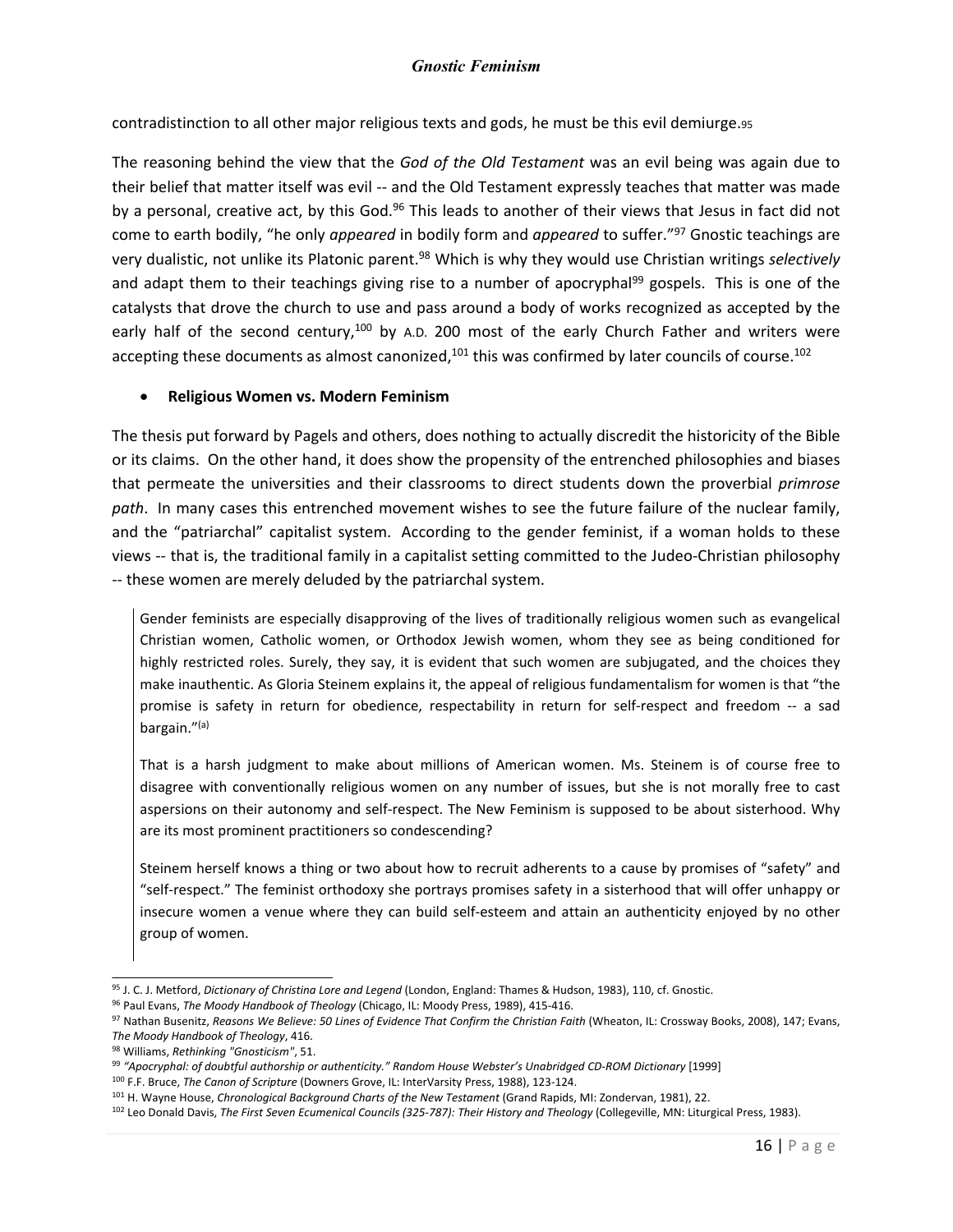The traditionally religious women of today, be they Protestant Christians, Orthodox Jews, or observant Catholics -- emphatically do not think of themselves as subjugated, lacking in self-respect, or unfree. Indeed, they very properly resent being described that way. For they are perfectly aware that they have all the rights that men have. If they choose to lead the lives they do, that is their affair.<sup>103</sup>

Christina Sommers continues, "For their part, traditional women might try to persuade the feminists of the merits of the religious way of life. Mostly however, gender feminists are content to dismiss and even jeer at the religious women without engaging or confronting them in a respectful dialogue and it is not surprising that the latter have grown increasingly impatient with their feminist critics."104 Another author makes the point that gender feminists try and "force us all to conform to their agenda based on the unnatural ideology that there is no difference between men and women.... As feminist author Robin Morgan told a Phil Donahue audience, 'We are becoming the men we once wanted to marry'."105 This may explain the continued growth of the religiously conservative Concerned Women for America (CWA), and the continued decline of the National Organization of Women (NOW).

Keep in mind that "secular" feminism can be religious as well, Louis Frankel in an article that appeared in the humanist magazine Free Inquiry, suggests that women worship goddess – a female god. "Goddess religion celebrates the body," Miss Frankel says, "including its sexual and reproductive functions. Rituals celebrate menstruation, birth, and the joy of sexuality." Miss Frankel contends that "the values of Goddess religion are largely humanistic." <sup>106</sup> The move to goddess religion, however, is merely a halfway house to full Humanist theology – atheism. Says Frankel, "If we 'need the Goddess' to break the shackles of the patriarchal God, then once we are, we can thank her for her assistance and forge our own path toward freedom and independence."<sup>107</sup> Freedom and independence mean freedom from belief in God or Goddesses, i.e., atheism.<sup>108</sup>

Now that we have discussed the religious aspects of the Gnostic writings within the context of a Women Studies class,<sup>109</sup> we must come to grips with the setting in which feminism currently views its role in political and social life. As we will come to find, it is this political force that drives this re-interpreting of

<sup>103</sup> Christina Hoff Sommers, *Who Stole Feminism: How Woman Have Betrayed Woman* (New York, NY: Simon & Schuster, 1994), 260. (a) Gloria Steinem, *Revolution from Within: A Book of Self-Esteem* (Boston, MA: Little & Brown, 1992), 260.

<sup>104</sup> Ibid., 261

<sup>105</sup> Phyllis Schlafly, *Feminist Fantasies* (Dallas, TX: Spence Publishing, 2003), 133.

<sup>106</sup> *"Feminist Spirituality as a Path to Humanism,"* Fall 1990, 31.

<sup>107</sup> Ibid., 35

<sup>108</sup> David A. Noebel, *Understanding the Times: The Religious Worldviews of Our Day and the Search for Truth* (Eugene, OR: Harvest House, 1991), 437.

<sup>109</sup> I would have to say what we find taught on our campuses is what is sometimes referred to as second wave feminism. The *APA Dictionary* makes clear the differences between first and second wave feminism. We will soon see when second wave feminism started.

**feminism n.** -- any of a number of perspectives that take as their subject matter the problems and perspectives of women, or the nature of biological and social phenomena related to GENDER. Feminism has evolved from a largely political movement in the 19th century, focused (in the United States) on women's suffrage and political and economic opportunities, into broader and more comprehensive academic, philosophical, and social movements. Although some feminist perspectives continue to focus on issues of fairness and equal rights, other approaches emphasize what are taken to be inherent and systematic gender inequities in Western society (see PATRIARCHY). In psychology, feminism has focused attention on the nature and origin of gender differences in psychological processes.

*APA Dictionary of Psychology* (Washington, DC: American Psychological Association, 2007), cf. Feminism, 372-373.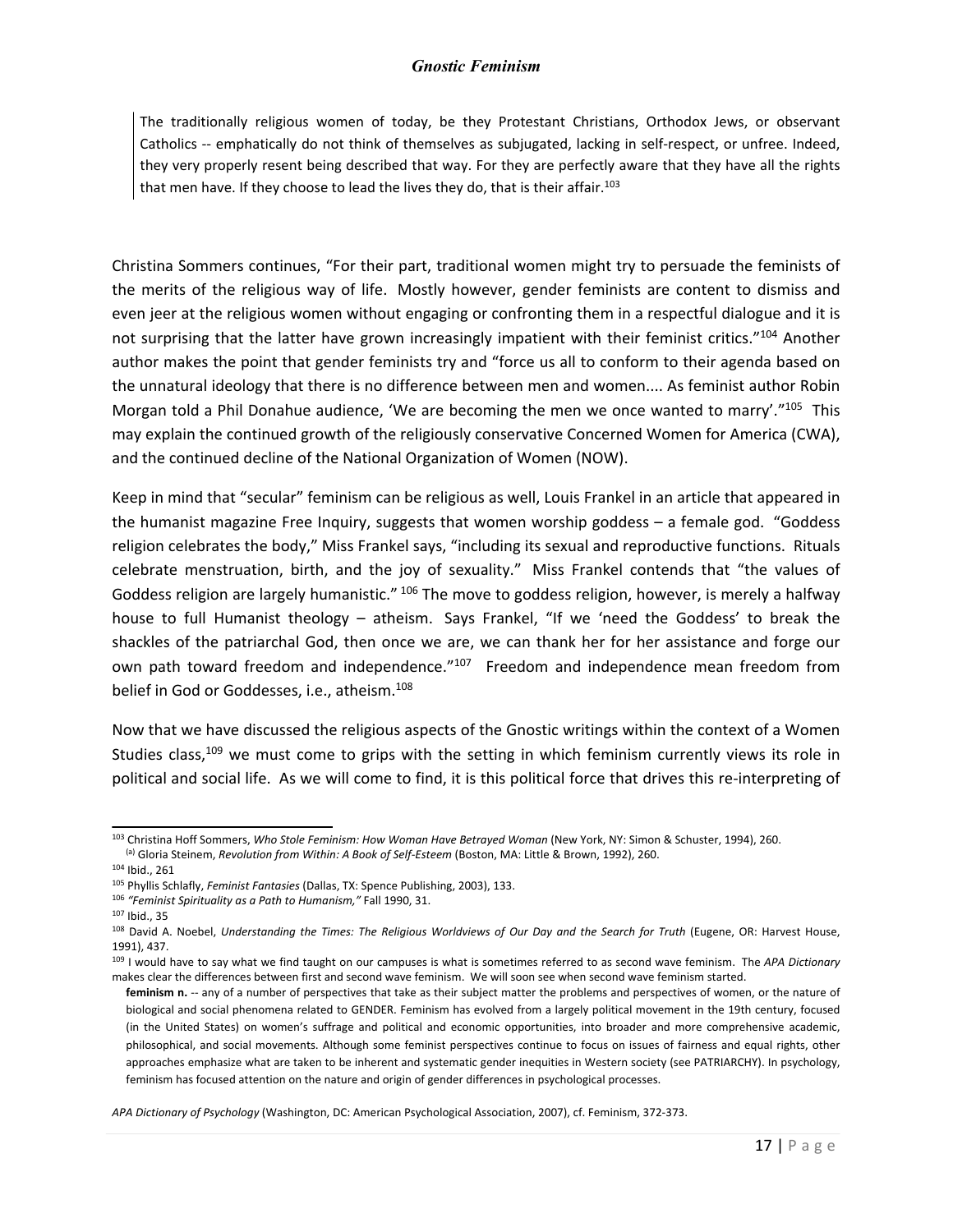history and theology. Understanding that *modern* feminism is not necessarily monolithic is very important; however, at the university level it has become, or is becoming, institutionalized. So institutionalized, that many have asserted that it is simply impossible to oppose gender feminism and to be hired to teach Women's Studies.<sup>110</sup> For instance, the Committee on the Status of Women at the American Association of University Professors (AAUP) maintains that criticism of feminism or Women's Studies is impermissible because it has a "disparate impact on woman faculty and chills the intellectual climate for academic women."<sup>111</sup> According to Bell Hooks, a feminist writer and teacher, "feminist education has become institutionalized in universities via Women's Studies programs."<sup>112</sup> The question is *what* has become institutionalized?

#### **Defining Terms**

To better understand what *modern*, or *gender* feminism means, we must understand what *liberal* feminism represents.

The gender feminist believes that women constitute an oppressed class within an oppressive system: what ails women cannot be cured by merely achieving equal opportunity. As a class women are seen to be politically at odds with the patriarchy that oppresses them. Consequently, the gender feminist will never accept the testimonies of ordinary women, since the gender feminist believes that ordinary women have unconsciously bought into a system that oppresses them. Thus, without marshaling an argument... the gender feminist simply presupposes her worldview and reinterprets all contrary facts as examples of false consciousness.<sup>113</sup>

This worldview permeates all that the modern feminist comes into contact with, including such things as history and religion. The gender feminist, then, *has a radical perspective*. As Professor Sommers continues her thought, "She [the gender feminist] views social realit[ies] in terms of patriarchal 'sex/gender system' that, in the words of Sandra Harding, 'organizes social life throughout most of recorded history and in every culture today'."<sup>114</sup> Of course the history of this movement has been this

<sup>110</sup> As David Horowitz points out:

On what basis should political activists in women's studies departments be granted tenure and lifetime jobs? Professors of women's studies at the University of Kansas are not elected. They are appointed, and in fact they are self-appointed, since new hires in the Department of Women's Studies will be determined by the votes of the tenured members of the department. This means that not only is there no intellectual diversity in women's studies programs now, but as long as ideological departments continue to exist there never will be. The tenured members of these departments know the ideology they want in a hire, and will always hire someone who believes politically as they do. An analogy would be if the Republican majority in the Kansas Legislature had lifetime jobs and were entrusted with electing their Republican successors. This is a prescription for authoritarian rule, not the kind of principle that should govern the educational institutions of a democracy.

*Indoctrinate U: The Left's War Against Academic Freedom* (New York, NY: Encounter Books, 2007), 66; see also, Evan Coyne Maloney, *Indoctrinate U: Our Education, Their Politics* (DVD, On The Fence Films, 2007); also:

Women's studies programs are notorious for misusing statistics and repeating misleading information on topics ranging from rape and domestic violence to the prevalence of eating disorders and the size of the wage gap. The rejection of academic rigor suggests that women's studies programs have another purpose. It's not simply a field of study for college students—an alternative to English literature, history, or politics. Women's studies is a recruitment device for a political movement. As Shelia Ruth details in her women's studies 101 textbook, "Today, as in the past, if we lose our rootedness in the women's movement, in concrete social action, we will lose not only our passion but our heart, our meaning, and our whole point."

Carrie L. Lukas, *The Politically Incorrect Guide to Women, Sex, and Feminism* (Washington, DC: Regnery Publishing, 2006), 177. <sup>111</sup> *Academe*, July-August [1989], p. 38

<sup>112</sup> Nancy Naples, *Teaching Feminist Activism: Strategies from the Field* (New York, NY: Routledge Publishing, 2002), 112.

<sup>(</sup>Cambridge, MA: South End Press, 2000), 111.

<sup>113</sup> Christina Hoff Sommers, "Do These Feminists Like Women? A Reply to Friedman's Response," Francis J. Beckwith, ed., *Do the Right Thing: A Philosophical Dialogue on the Moral and Social Issues of Our Time* (Boston, MA: Jones & Bartlett Publishers, 1996), 587.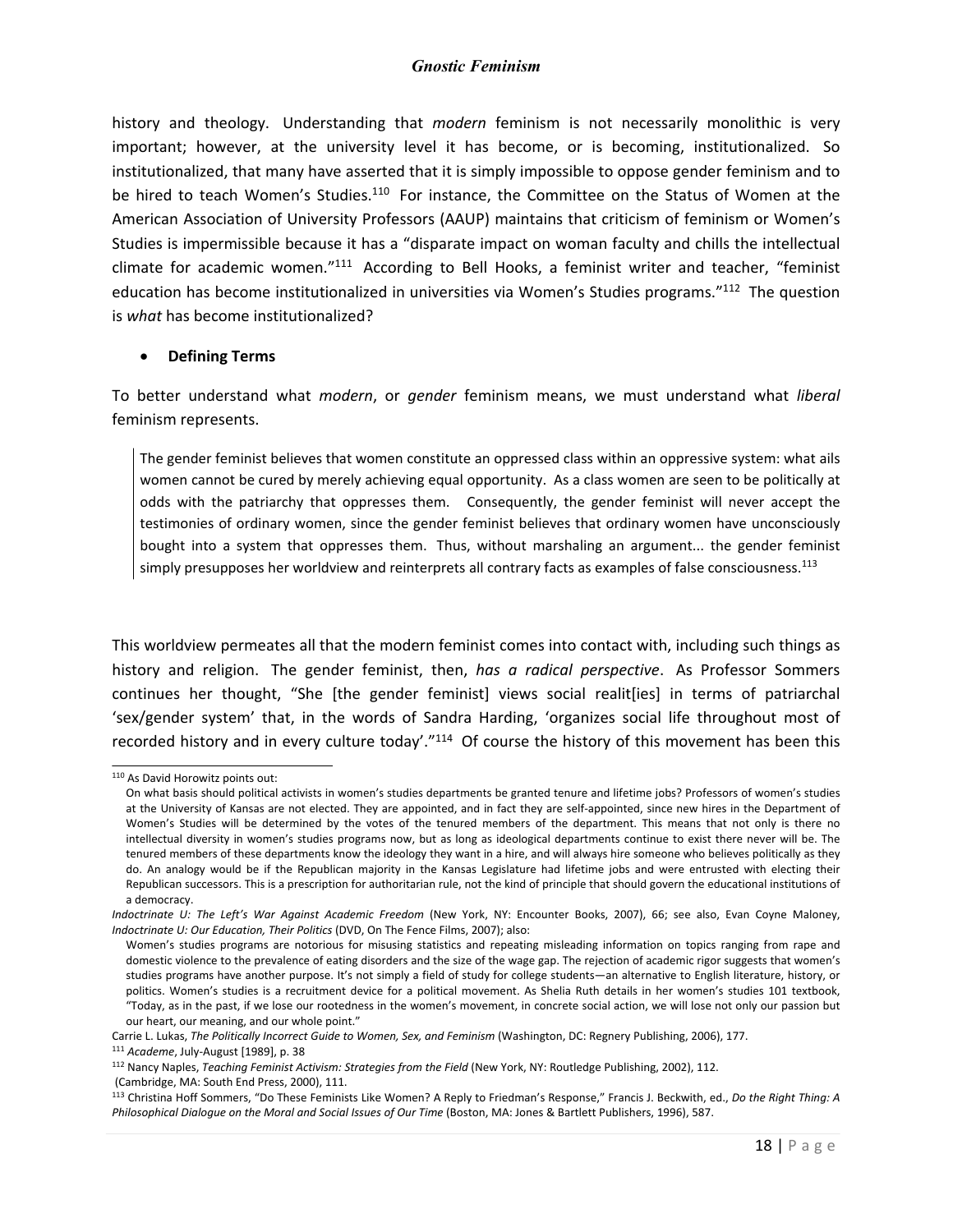radical for quite some time, as one liberal professor<sub>115</sub> explains in his book *The Dark Side of the Left*:

Among the most important legacies of the 1960s and the New Left is the contemporary feminist movement.<sup>(a)</sup> Of course, feminism, even its more radical variants, long predates the 1960s. In the decades before the Civil War, radical abolitionists such as Stephen Foster and Abigail Kelley assailed the patriarchal family structure and the "slavery of sex,"<sup>(b)</sup> while nineteenth-century utopian communities strove to construct alternatives to the conventional bourgeois family, in some cases forbidding marriage in favor of "free love," in others separating children from their Parents so the young could be raised by the collective rather than the "isolated household."<sup>(c)</sup> The term "feminism" itself came into widespread Usage in the United States during the early 1960s, at the height of Progressive ferment.<sup>(d)</sup> Those who identified themselves as "feminists" in the 1910s sharply distinguished the new "feminism" from the old "suffragism." For these new self-described feminists, the vote was seen not as an end in itself but as a means to achieve what one activist described as a "complete social revolution" in gender relationships.<sup>(e)</sup> Their aim was not only the political inclusion of women but a radical restructuring of private relationships between the sexes. For these early-twentieth-century feminists, the personal was political.<sup>(f)</sup>

Feminism, then, was not born moderate and then radicalized by the 1960s. From its inception, the term "feminism," in the minds of both its proponents and its opponents, has been linked with radicalism and even socialism.<sup>(g)</sup> "Feminism," as Nancy Cott explains, "was born ideologically on the left of the political spectrum, first espoused by women who were familiar with advocacy of socialism and who, advantaged by bourgeois backgrounds, nonetheless identified more with labor than with capital."<sup>(h)</sup> Max Eastman and Floyd Dell, both self-proclaimed feminists and socialists, frequently used the pages of the *Masses* to plead the case for the emancipation of women, and Randolph Bourne saw Greenwich Village feminism as a leading edge in the radical assault on deadening bourgeois conventions.<sup>(i)116</sup>

(c) Rosabeth Moss Kanter, *Commitment and Community: Communes and Utopias in Sociological Perspective* (Cambridge, Mass.: Harvard University Press, 1972), especially 86-91. Carl J. Guarneri, *The Utopian Alternative: Fourierism in Nineteenth-Century America* (Ithaca, N.Y.: Cornell University Press), especially 197-211, 35363; "isolated household" quotation on 19q. John Humphrey Noyes, *History of American Socialisms* (Philadelphia: Lippincott, 1870 John L. Thomas, "Antislavery and Utopia," in Martin Duberman, ed., *The Antislavery Vanguard: New Essays on the Abolitionists* (Princeton, NJ.: Princeton University Press, 1965), 257. Robert F. Fogarty, *All Things New: American Communes and Utopian Movements, 1860-1914* (Chicago: University of Chicago Press, 1990), 106, 199, 215; also see 66-72 for a description of the Women's Commonwealth, or the Sanctified Sisters of Belton, which Fogarty characterizes as "the first feminist collective in the United States" (66).

(d) Nancy Cott, *The Grounding of Modern Feminism* (New Haven, Conn.: Yale University Press, 1987), 3, 13-15.

(e) Ibid., 15.

(f) Christopher Lasch, *The New Radicalism in America*, *1889-1863: The Intellectual as a Social Type* (New York: Vintage, 1965), 90.

(g) Cott, *Grounding of Modern Feminism*, 15, 35. Ludwig Von Mises, *Socialism: An Economic and Sociological Analysis* (1922; reprint ed., Indianapolis: Liberty Classics, 1981), 74-92. Lasch, *New Radicalism in America*, 91.

(h) Cott, *Grounding of Modern Feminism*, 35.

<sup>115</sup> In his second paragraph, Ellis quickly points out that he is a lifelong Democrat, a *card-carrying member* of the ACLU, an environmentalist, a supporter of women's rights and a federalist.

<sup>116</sup> Richard J. Ellis, *The Dark Side of the Left: Illiberal Egalitarianism in America* (Lawrence, KA: University Press of Kansas, 1998), 193-194:

<sup>(</sup>a) See Stephen Macedo, ed., *Reassessing the Sixties: Debating the Political and Cultural Legacy* (New York: Norton, 1997), especially the chapters by Harvey C. Mansfield, Jeremy Rabkin, and Martha Nussbaum.

<sup>(</sup>b) See Blanche Glassman Hersh, *The Slavery of Sex: Feminist-Abolitionists in America* (Urbana: University of Illinois Press, 1978).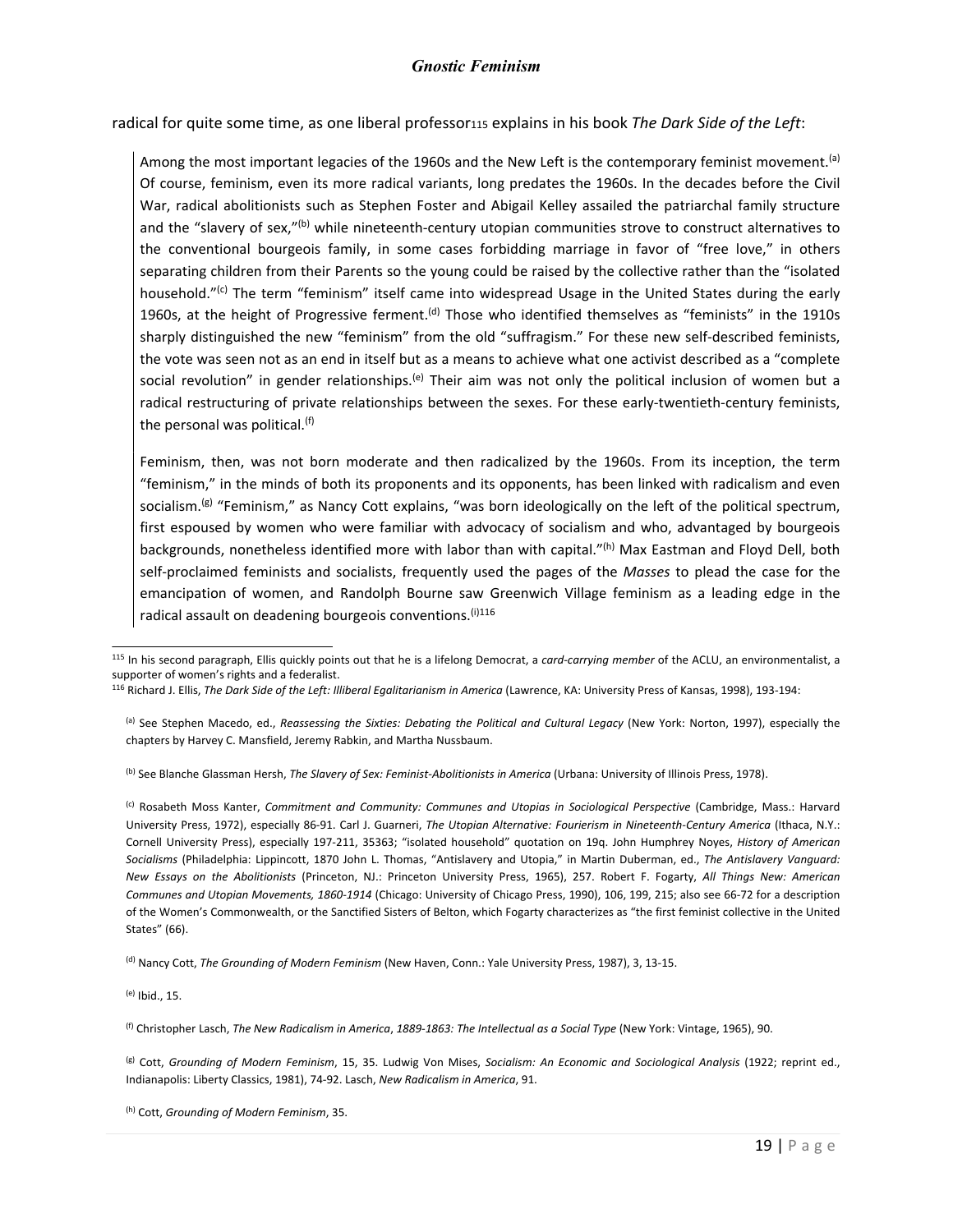The liberal feminist, on the other hand, merely seeks legal equality for women and equality of opportunity in education and in the work place. It is this type of woman who wants what any classical liberal wants for anyone who suffers bias: fair treatment under the law. Unfortunately this is not what has been institutionalized in most of the Women's Studies programs at the university level.

## **What's Going On?**

Concerned Women for America has triple the members that National Organization of Women has, one of the reasons for this I believe is to be found in the current movement's direction. For example, in the January 1988 *National NOW Times*, the newsletter for the organization, said: "The simple fact is that every woman must be willing to be identified as a lesbian to be fully feminist."<sup>117</sup> This is extreme to say the least, and it is this type of radical thinking that has made many women see the emperor with no clothes on, and she is not pretty. This radically political movement likewise looks forward not only to the overthrow of the nuclear family but of capitalism as well. Well-known feminist author and cofounder/editor of *Ms.* magazine, Gloria Steinem, said the following about feminisms end game: "Overthrowing capitalism is too small for us. We must overthrow the whole  $\#\omega^*!$  patriarch!"<sup>118</sup>

How can a *civil rights* movement be interested in capitalism? As if chauvinism and patriarchal over expressiveness suddenly vanish with Marxist forms of government. As if Stalin wasn't a womanizer.<sup>119</sup> Obviously then, it isn't the system of markets that create patriarchal attitudes.<sup>120</sup> It is, however, free markets and government that afforded women the opportunity to create equal rights under the law. Here of course what these ladies are talking about are not equal rights under the law but using "special rights" to propose a whole new system of government, which drove Tammy Bruce, former president of the Los Angeles chapter of NOW as well as being a former member of NOW's national board of directors, to say: "What Gloria Steinem, Molly Yard, Patricia Ireland and all the rest have presented to you over the last 15 years (at least) has not been feminist theory."<sup>121</sup> Ms. Bruce goes on to show that Betty Friedan and Patricia Ireland, ex-presidents of NOW, (and others) are involved with socialist or communist political parties or organizations.<sup>122</sup> *~Now~* the political goals become clearer as we

<sup>117</sup> William D. Gairdner, *The War Against the Family: A Parent Speaks Out on the Political, Economic, and Social Policies That Threaten Us All* (Toronto, Canada: BPS Books, 2007), 295.

<sup>118</sup> Ibid., 300.

<sup>119 &</sup>quot;Stalin was attracted to strong women, but ultimately preferred submissive housekeepers or teenagers. He undoubtedly enjoyed adolescent and teenage girls, a taste that later was to get him into serious trouble with the police." Simon Sebag Montefiore, *Young Stalin* (New York, NY: Vintage Books, 2007), 235.

 $120$  I am not here saying that the patriarchy is intrinsically bad either.

<sup>&</sup>lt;sup>121</sup> Tammy Bruce, *The New Thought Police: Inside the Left's Assault on Free Speech and Free Minds* (Roseville, CA: Prima Publishing, 2001), 123. <sup>122</sup> Ibid (footnote 103), 123-124:

Do not be mistaken: what Gloria Steinem, Molly Yard, Patricia Ireland and all the rest have presented to you over the last 15 years (at least) has not been feminist theory. Betty Friedan, a former Communist Party member, was only the precursor of the hijacking of feminism to serve other political interests. Some consider Gloria Steinem, the founder of Ms. magazine and probably the second most influential feminist leader, after Friedan, of the last 30 years, to be the one who began blurring the lines between gender and race issues. This might be surprising to those who are unaware of Steinem's involvement in socialist politics. In fact, she serves as an honorary chair of the Democratic Socialists of America, which boasts of being the largest socialist organization in the United States and is the principal U.S. affiliate of the Socialist International. Good for her, but we should know this as we explore what factors influence those who are considered feminist leaders. Steinem's influence, combined with the socialist sympathies of NOW's immediate past-president, Patricia Ireland, explain the coopting of NOW by leftist ideologues. A 1996 article in *Ms.* quoted Ireland as saying that NOW "must offer a clear understanding of what it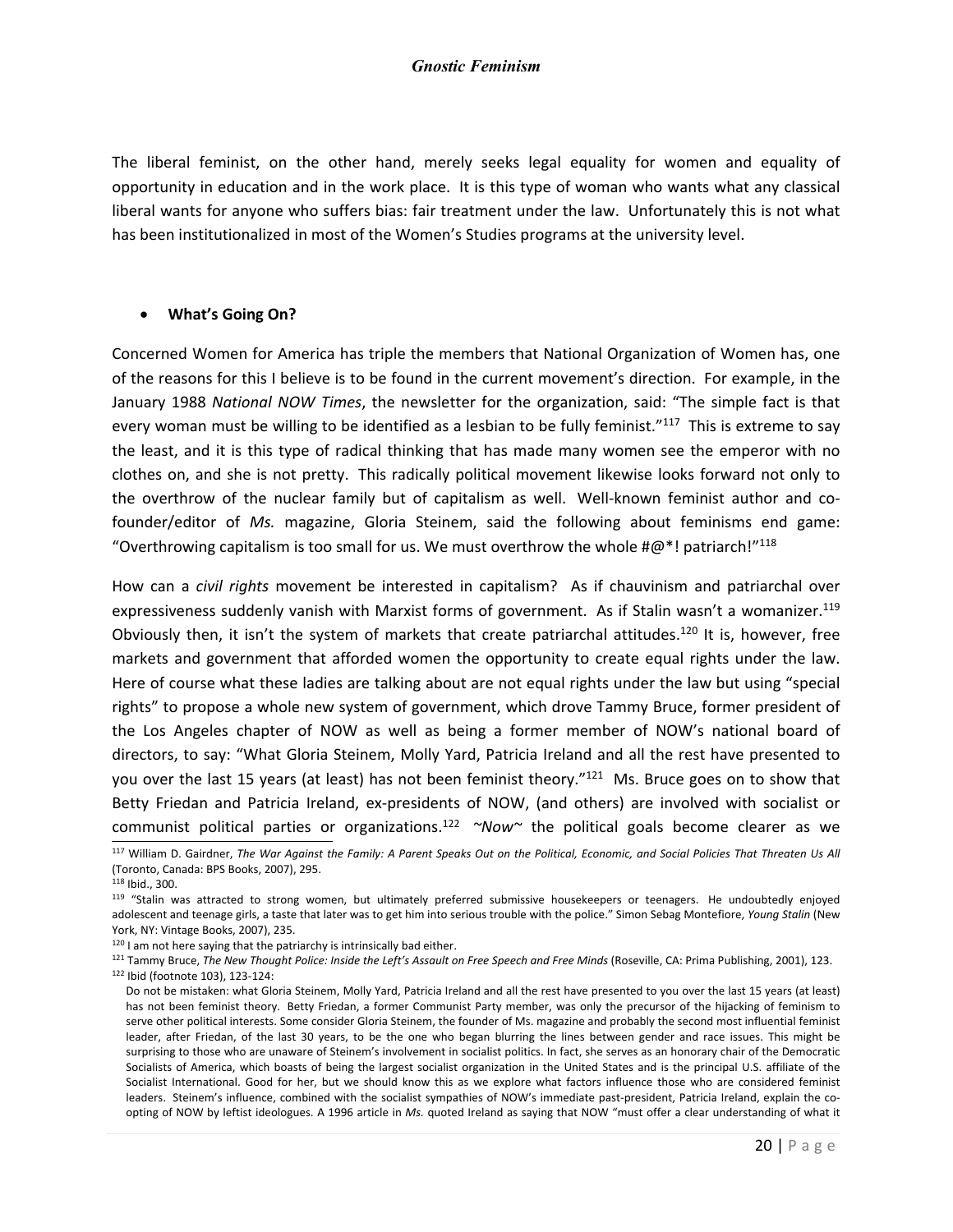understand the intent of these "posers,"<sup>123</sup> as Tammy Bruce calls them.

One sign of an over oppressive movement is illustrated in *The Animal Farm*, by George Orwell. Napoleon, one of the main characters, concerns himself with the education of the young, and forcefully takes two litters of puppies away as soon as they're weaned, saying he'll educate them. In effect the *"State"* are the ones who are charged with educating and rearing them. Now compare this to a statement made by feminist Mary Jo Bane, assistant professor of education at Wellesley College and associate director of the school's Center for Research on Woman, and the lesson taught in *Animal Farm*: "In order to raise children with equality, we must take them away from families and communally raise them."<sup>124</sup> Alternatively, Gloria Steinem declared: "By the year 2000 we will, I hope, raise our children to believe in human potential, not God."<sup>125</sup> NEA president/feminist Catherine Barrett wrote likewise that,

Dramatic changes in the way we will raise our children in the year 2000 are indicated, particularly in terms of schooling. ... We will need to recognize that the so-called 'basic skills', which currently represent nearly the total effort in elementary schools, will be taught in one-quarter of the present school day. ... When this happens—and it's near—the teacher can rise to his true calling. More than a dispenser of information, the teacher will be a conveyor of values, a philosopher. ... We will be agents of change.<sup>126</sup>

#### **Comparisons**

Brenda Feigen, the co-founder of *Ms.* Magazine, is a great example of what the movement offered in the past. *She became the kind of woman the modern feminist couldn't keep up with!* A lawyer, wife and mother, civil-rights activist, politician, Hollywood movie producer, and author… she is a feminist in the true sense of the word. *This feminist* sounds surprisingly like the one in Proverbs 31:10-31:

A good woman is hard to find, and worth far more than diamonds. Her husband trusts her without reserve, and never has reason to regret it. Never spiteful, she treats him generously all her life long. She shops around for the best yarns and cottons, and enjoys knitting and sewing. She's like a trading ship that sails to faraway places and brings back exotic surprises. She's up before dawn, preparing breakfast

<sup>123</sup> Ibid., p. 142

<sup>124</sup> Fr. Robert J. Carr, "No News For You!!" *Catholic Online* (9-23-2004). Found on the Catholic Online site (http://www.catholic.org/) at: http://www.catholic.org/featured/headline.php?ID=1364 (last accessed 7-29-09). Here is the full quote from Father Carr's article: "Mary Jo Bane, formerly of the Clinton Administration Department of Health and Human Services one of the major voices in the Boston Globe against the average Catholic's right to freedom of religion. Bane's most famous quote is 'We really don't know how to raise children. If we want to talk about equality of opportunity for children, then the fact that children are raised in families means there's no equality. ... In order to raise children with equality, we must take them away from families and communally raise them.'"

<sup>125</sup> Angela Howard and Sasha Ranae Adams Tarrant, *Reaction to the Modern Women's Movement, 1963 to the Present: Antifeminism in America: A Collection of Readings from the Literature of the Opponents to U.S. Feminism, 1848 to the Present* (New York, NY: Routledge Publishing, 1997), 153.

<sup>126</sup> Dennis Laurence Cuddy, *The Grab for Power: A Chronology of the NEA* (Washington, DC: Concerned Women for America, 2000), 6.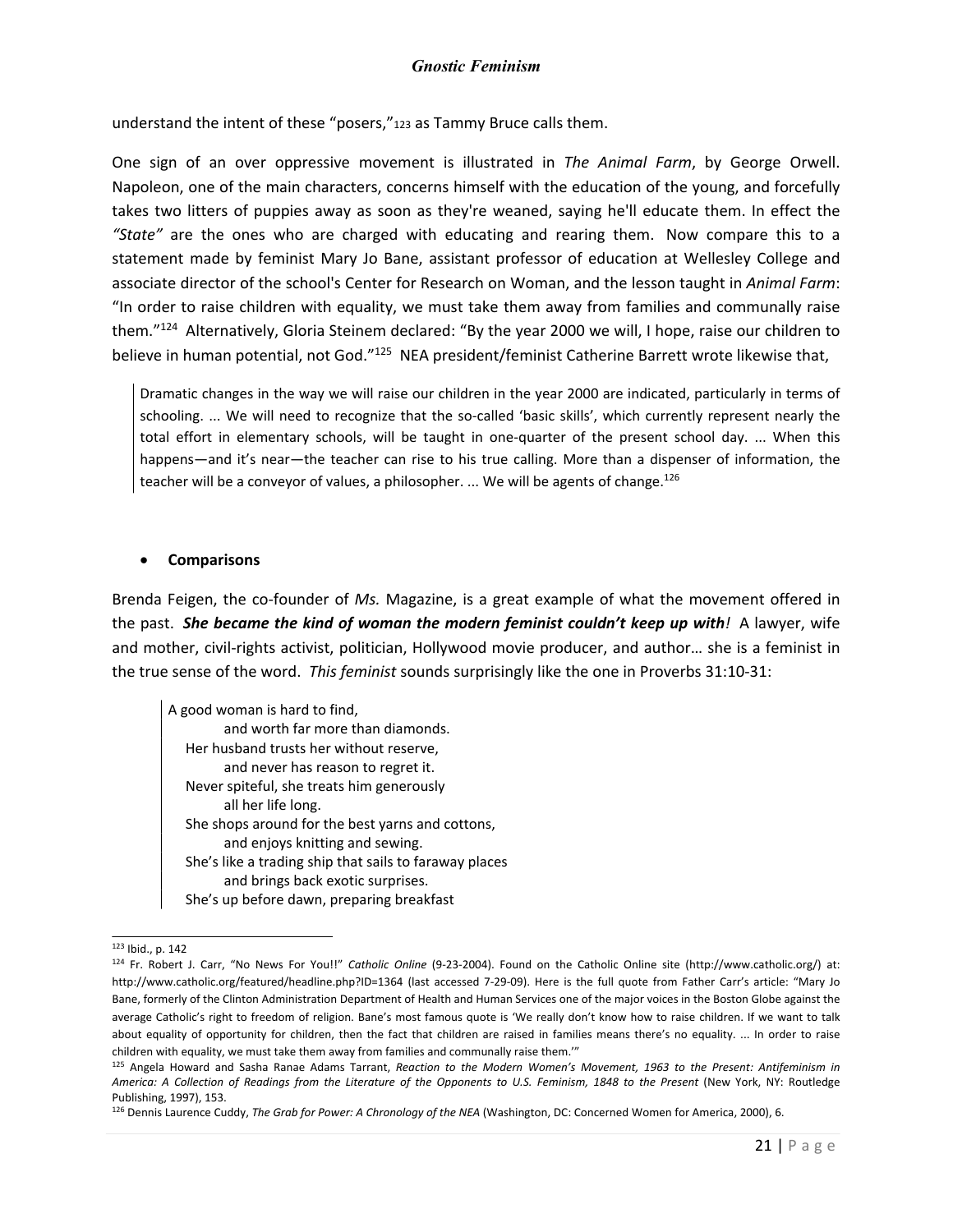for her family and organizing her day. She looks over a field and buys it, then, with money she's put aside, plants a garden. First thing in the morning, she dresses for work, rolls up her sleeves, eager to get started. She senses the worth of her work, is in no hurry to call it quits for the day. She's skilled in the crafts of home and hearth, diligent in homemaking. She's quick to assist anyone in need, reaches out to help the poor. She doesn't worry about her family when it snows; their winter clothes are all mended and ready to wear. She makes her own clothing, and dresses in colorful linens and silks. Her husband is greatly respected when he deliberates with the city fathers. She designs gowns and sells them, brings the sweaters she knits to the dress shops. Her clothes are well-made and elegant, and she always faces tomorrow with a smile. When she speaks she has something worthwhile to say, and she always says it kindly. She keeps an eye on everyone in her household, and keeps them all busy and productive. Her children respect and bless her; her husband joins in with words of praise: "Many women have done wonderful things, but you've outclassed them all!" Charm can mislead and beauty soon fades. The woman to be admired and praised is the woman who lives in the Fear-of-God. Give her everything she deserves! Festoon her life with praises!<sup>127</sup>

Keep in mind, much like Mrs. Feigen, this addition by Lemuel's mother<sup>128</sup> about a role of a woman is over a lifetime. Mrs. Feigen wasn't all those things at once (a lawyer, wife and mother, civil-rights activist, politician, Hollywood movie producer, and author); she accomplished them over many years, a lifetime. Proverbs portrays the feminist exercising responsibility for the provision of food and clothing for the household, and also being involved in managing financial and business affairs outside the house

<sup>127</sup>Eugene H. Peterson, *The Message: The Bible in Contemporary Language* (Colorado Springs, CO: NavPress, 2002), cf. Pr 31:10-31  $128$  There is good evidence that this section of Proverbs was written by a women:

<sup>31:10-31</sup> The complete woman. Vs 10-31 are often treated as separate from the sayings of Lemuel. But every other independent unit in Proverbs has its own heading, and the absence of such a heading in v 10 suggests that this section should be seen as part of the sayings of Lemuel. The fact that Lemuel's sayings came from his mother (1) suggests that this last section of the book is a woman's description of a woman's role.

*New Bible Commentary: 21st Century Edition*. 4th ed. (Downers Grove, IL: InterVarsity Press, 1994), 607.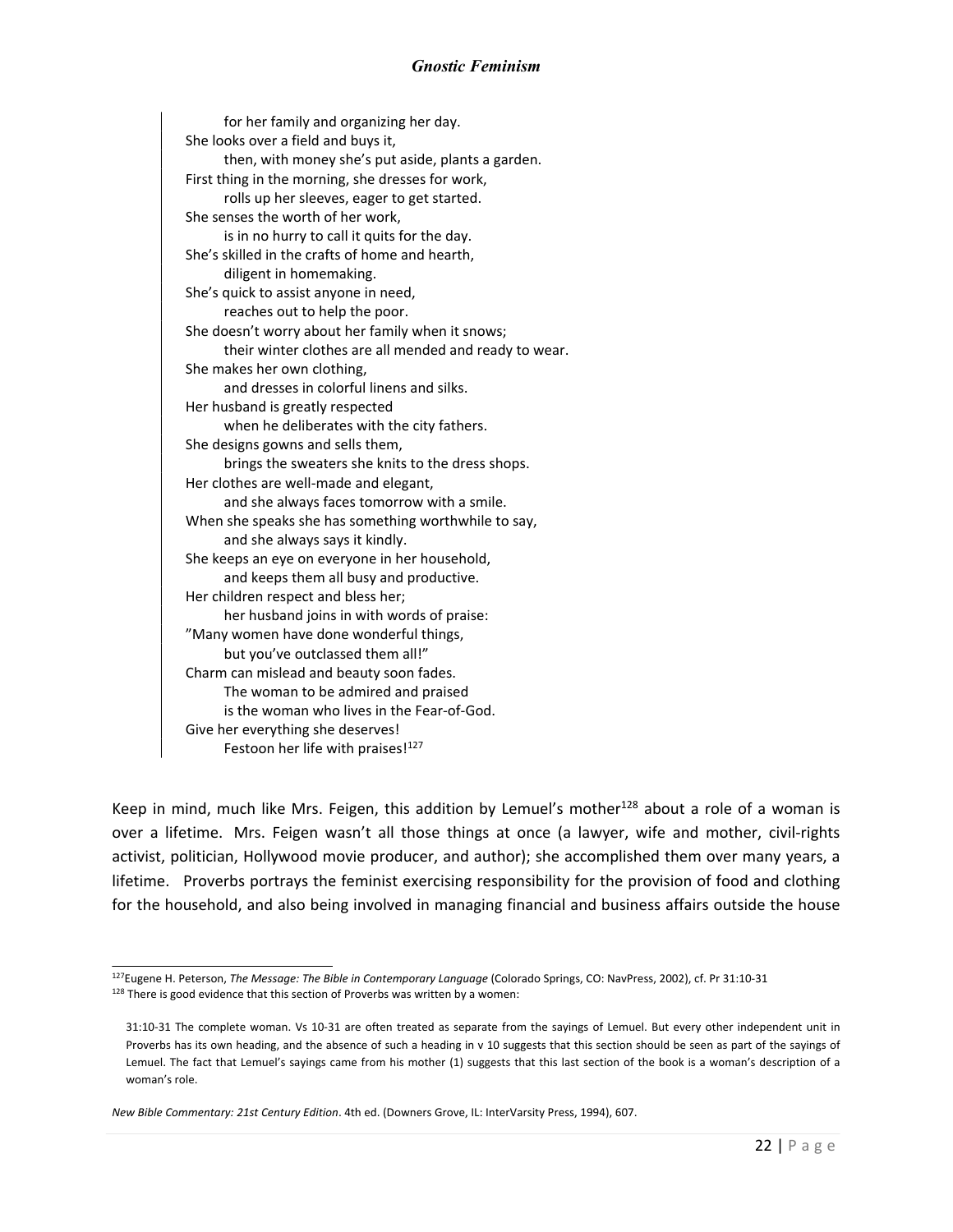itself. She also cares for the needy, and fulfils a wise teaching ministry. She parallels Ms. Wisdom in the opening chapters (corresponding expressions in 3:13-18; 9:1-6). Woman's teaching role in the book alongside man's (1:8; 6:20) fulfills part of the vision in Genesis 1-2 of man and woman **together** representing the image of God and called to exercise authority in the world on God's behalf. This is in stark contrast to *A Feminist Dictionary*, whose definitions are self-explanatory:

- **Male:** "... represents a variant of or deviation from the category of female. The first males were mutants... the male sex represents a degeneration and deformity of the female."<sup>129</sup>
- **Man:** "... an obsolete life form... an ordinary creature who needs to be watched ... a contradictory babyman."<sup>130</sup>
- **Testosterone Poisoning:** "Until now it has been thought that the level of testosterone in men is normal simply because they have it. But if you consider how abnormal their behavior is, then you are led to the hypothesis that almost all men are suffering from 'testosterone poisoning."<sup>131</sup>

Feminist author Ti-Grace Atkinson shows her true autonomy when stating, "the institution of sexual intercourse is anti-feminist."<sup>132</sup> Marilyn French, feminist author calls all men rapists: "All men are rapists and that's all they are. They rape us with their eyes, their laws, and their codes."133 Let us allow Gloria Steinen, feminist extraordinaire, to set the stage with the following praises about her contemporary, Andrea Dworkin, "In every century, there are a handful of writers who help the human race to evolve. Andrea is one of them."134 Why preface Andrea Dworkin? Because she has this to say about men in general: "Heterosexual intercourse is the pure, formalized expression of contempt for women's bodies."<sup>135</sup>

<sup>129</sup> Cheris Kramarae and Paula A. Treichler, eds., *Feminist Dictionary* (Champaign, IL: University of Illinois Press, 1986), cf. male, 242. <sup>130</sup> Ibid., cf. male, 246.

<sup>131</sup> Ibid., cf. testosterone poisoning, 446.

<sup>132</sup> Daniel Dervin, *Enactments: American Modes and Psychohistorical Models* (Madison, NJ: Fairleigh Dickinson University Press, 1996), 244; another telling quote comes directly from Atkinson's own biography, *Amazon Odyssey*:

The price of clinging to the enemy [a man] is your life. To enter into a relationship with a man who has divested himself as completely and publicly from the male role as much as possible would still be a risk. But to relate to a man who has done any less is suicide.... I, personally, have taken the position that I will not appear with any man publicly, where it could possibly be interpreted that we were friends.

Ti-Grace Atkinson, *Amazon Odyssey* (New York, NY: Links Books, 1976), 90, 91.

<sup>133</sup> Elizabeth Knowles, ed., *The Oxford Dictionary of Quotations, 5th ed.* (New York, NY: Oxford University Press, 1999), cf. Freeman, E.A., 324.

<sup>134</sup> David M. Friedman, *A Mind of Its Own: A Cultural History of the Penis* (New York, NY: Free Press ,2001), 225.

<sup>135</sup> Neil Boyd, *Big Sister: How Extreme Feminism has Betrayed the Fight for Sexual Equality* (British Columbia, Canada: Greystone Books 2004), 23. Dr. Boyd continues with Dworkin's quote:

In fucking, as in reproduction, sex and economics are inextricably joined. In male-supremacist cultures, women are believed to embody carnality; women are sex. A man wants what a woman has - sex. He can steal it outright (prostitution), lease it over the long term (marriage in the United States), or own it outright (marriage in most societies). A man can do some or all of the above, over and over again.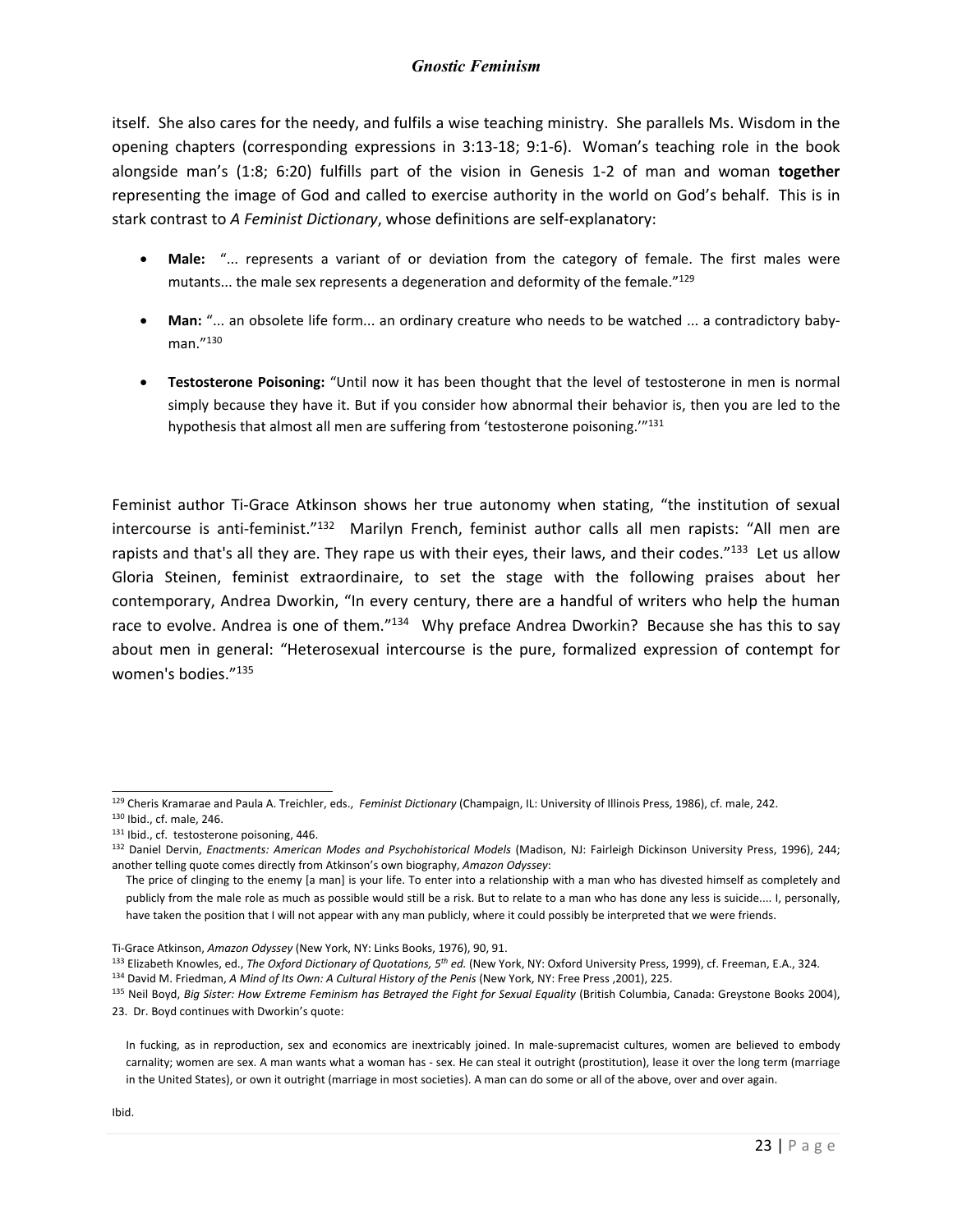# **Creating Victims**

One must keep in mind that when studying theology through the lenses of gender feminism, hermeneutics<sup>136</sup> will be subjugated to gender influenced viewpoints. This revisionist starting point, e.g., class warfare, will not only affect the Bible, but also other holy books and religious beliefs. Other presuppositions that drive the modern feminist movement include philosophical naturalism (atheism) all the way to neo-paganism, an umbrella term for a more ancient tradition.<sup>137</sup> The real goal of gender feminism tends towards either a gender free society (which is not neutral) or one based on the matriarchy. Both are reactionary to a radical rewriting of history, as already discussed.

The Christian tradition is rich with examples of feminism.<sup>138</sup> The feminism that truly empowers women, not the feminism that makes victicrats<sup>139</sup> out of well meaning woman that wish to make a difference. Christina Hoff Sommers, a liberal feminist and formerly professor of philosophy at Clark University, comments on the current condition of modern feminism:

The orthodox feminists are so carried away with victimology, with a rhetoric of male-bashing that it's full of female chauvinists, if you will. Also, women are quite eager to censor, to silence. And what concerns me most as a philosopher is it's become very anti-intellectual, and I think it poses a serious risk to young women in the universities. Women's studies classes are increasingly a kind of initiation into the most radical wing, the most intolerant wing, of the feminist movement. And I consider myself a whistle-blower. I'm from inside the campus. I teach philosophy. I've seen what's been going on.<sup>140</sup>

Many true feminists, like Dr. Sommers, do away with the many myths that are meant to "scare" women into becoming radicals.<sup>141</sup> Books by feminist Christina Hoff Sommers<sup>142</sup> are good books to refute such myths. Alternatively, the *Independent Women's Forum* can be accessed via the Internet.<sup>143</sup> This "backlash" by women against radical feminism is well summed up in a review of the book *Feminism Is Not the Story of My Life: How Today's Feminist Elite Has Lost Touch With the Real Concerns of Women*, by Elizabeth Fox-Genovese:

According to historian Elizabeth Fox-Genovese (who describes herself as a feminist), is that most women

http://www.pbs.org/thinktank/transcript132.html (last accessed 8-6-09).

<sup>136</sup> "Traditionally the sub-discipline of theology concerned with the proper interpretation of scriptural texts," C. Stephen Evans, *Pocket Dictionary of Apologetics & Philosophy of Religion* (Downers Grove,IL: InterVarsity Press, 2002), cf. hermeneutics, 53.

<sup>137</sup> For a good definition of and differences between "neo-pagan" and "new age," see Sarah M. Pike, *New Age and Neopagan Religions In America* (New York, NY: Columbia University Press, 2004), 18-26.

<sup>138</sup> Helen Kooiman Hosier, *100 Christian Woman Who Changed the 20th Century* (Grand Rapids, MI: Baker Books/Academic, 2000; and Rebecca Price Janney, *Great Woman in American History* (Camp Hill, PA: Horizon Books, 1996).

<sup>139 &</sup>quot;A victicrat is one who blames all ills, problems, concerns, and unhappiness on others," Larry Elder, Ten Things You Can't Say in America (New York, NY: St. Martins, 2000), 22-33.

<sup>140</sup> PBS, "Has Feminism Gone Too Far?" *Think Tank Transcripts: Has Feminism Gone Too Far?* Article found at:

<sup>141</sup> These include some of the following: 1) Myth of the Extent of Anorexia Nervosa; 2) Myth of Amount of Domestic Violence; 3) Myth of Increased Domestic Battery on Super Bowl Sunday; 4) Myth Concerning Percent of Women Raped; 5) Myth Concerning Female Self-esteem; 6) Myth of Discrimination Against Females in School; 7) Myth of Huge Gender Wage Gap, Etc.

<sup>142</sup> *Who Stole Feminism: How Woman Have Betrayed Woman* (New York, NY: Simon & Schuster,1995); *The War Against Boys: How Misguided Feminism is Harming Our Young Men* (New York, NY: Simon & Schuster, 2001).

<sup>143</sup> http://www.iwf.org/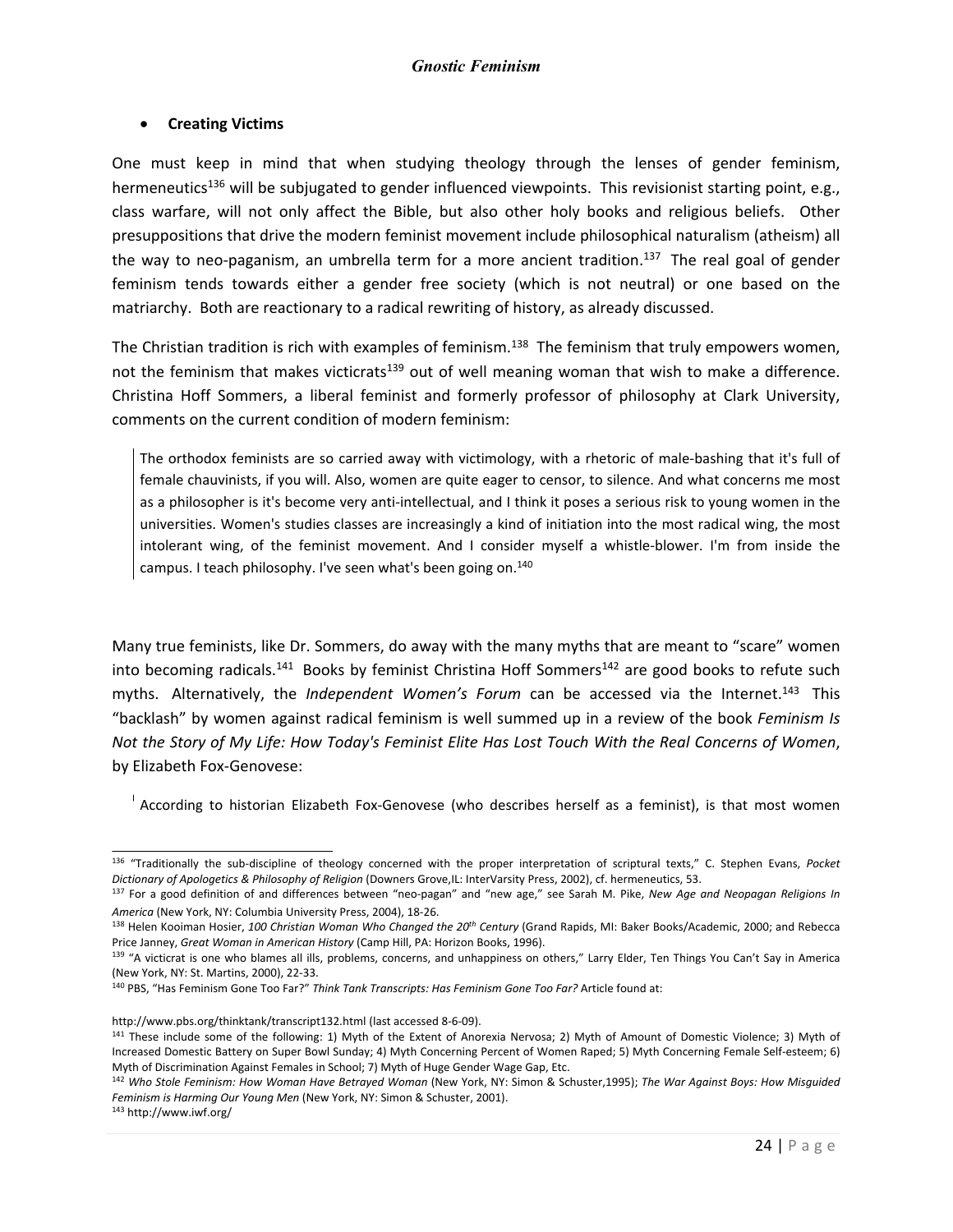perceive "official" feminism as indifferent to their deepest concerns. In particular, they are put off by the movement's negative attitude toward marriage and motherhood, its intolerance for dissent from its most controversial positions, its attacks on men, and its inattention to the practical problems of balancing work and family on a day-to-day basis. Hence the title, echoing a refrain running through the author's conversations with a diverse sample of women: "Feminism is not the story of my life."<sup>144</sup>

#### **To Conclude**

Social commentator and radio show host, Dennis Prager, takes note that males tend to be "rule oriented." The implication being that Western culture is heavily influenced in the Judeo-Christian standards of moral code -- this, he says, is ironic... that, in the name of feminism women are attempting to emasculate the God of Western religious morality. "For if their goal is achieved, it is women who will suffer most from lawless males."<sup>145</sup> This is seen in the history of pagan cultures and their tendency to crumble under the weight of licentiousness and the lowly place women had in it. Christianity raised women out of these "pagan cultures in which polygamy, arranged marriages, and oppression of women predominated, the church promoted the idea of monogamous marriage by free consent of both spouses."<sup>146</sup>

Economist Ludwig von Mises often times went beyond just economic commentary on the shortcomings of socialism. He warns that "proposals to transform the relations between the sexes have long gone hand in hand with plans for the socialization of the means of production.... Marriage is to disappear along with private property."<sup>147</sup> Von Mises continues:

By 'abolishing' marriage one would not make woman any freer and happier; one would merely take from her the essential content of her life, and one could offer nothing to replace it.<sup>148</sup> $\dots$  So long as feminism seeks to adjust the legal position of women to that of man. So long as it seeks to offer her legal and economic freedom to develop and act in accordance with her inclinations, desires, and economic circumstances – so long as it is nothing more than a branch of the great liberal movement, which advocates peaceful and free evolution. When, going beyond this, it attacks the institutions of social life under the impression that it will thus be able to remove *natural* barriers, it is a spiritual child of socialism. For it is a characteristic of socialism to discover in social institutions the origin of unalterable facts of nature, and to endeavor, by reforming these institutions, to reform nature.<sup>149</sup>

The "complex and varied role of women through the ages cannot be reduced to a simplistic slogan describing one half of all human beings as the 'victims of history.' Those who say so have a quarrel with God, or with nature, or simply with the facts."<sup>150</sup> Either way, many of these feminists believe they are in

<sup>144</sup> "Feminism Is Not the Story of My Life," Books In Review, *First Things* 61 (March 1996): 46-48; also found at Leadership U: http://www.leaderu.com/ftissues/ft9603/reviews/feminism.html (last accessed 8-6-09).

<sup>145</sup> Dennis Prager, *Think a Second Time* (New York, NY: Regan Books, 1995), 249.

<sup>146</sup> Harold Berman, *Law and Revolution: The Formation of the Western Tradition* (Cambridge, MA: Harvard University Press, 1983), 226.

<sup>147</sup> Thomas E. Woods Jr., *The Church and the Market: A Catholic Defense of the Free Economy* (Lanham, MD: Lexington Books, 2005), 24.

<sup>148</sup> Ludwig von Mises, *Socialism* (Indianapolis, IN: Liberty Fund, 1981), 74.

<sup>149</sup> Ibid., 87.

<sup>150</sup> Balint Vazsonyi, *America's 30 Years War: Who Is Winning?* (Washington, DC: Regnery Publishing, 1998), 214.